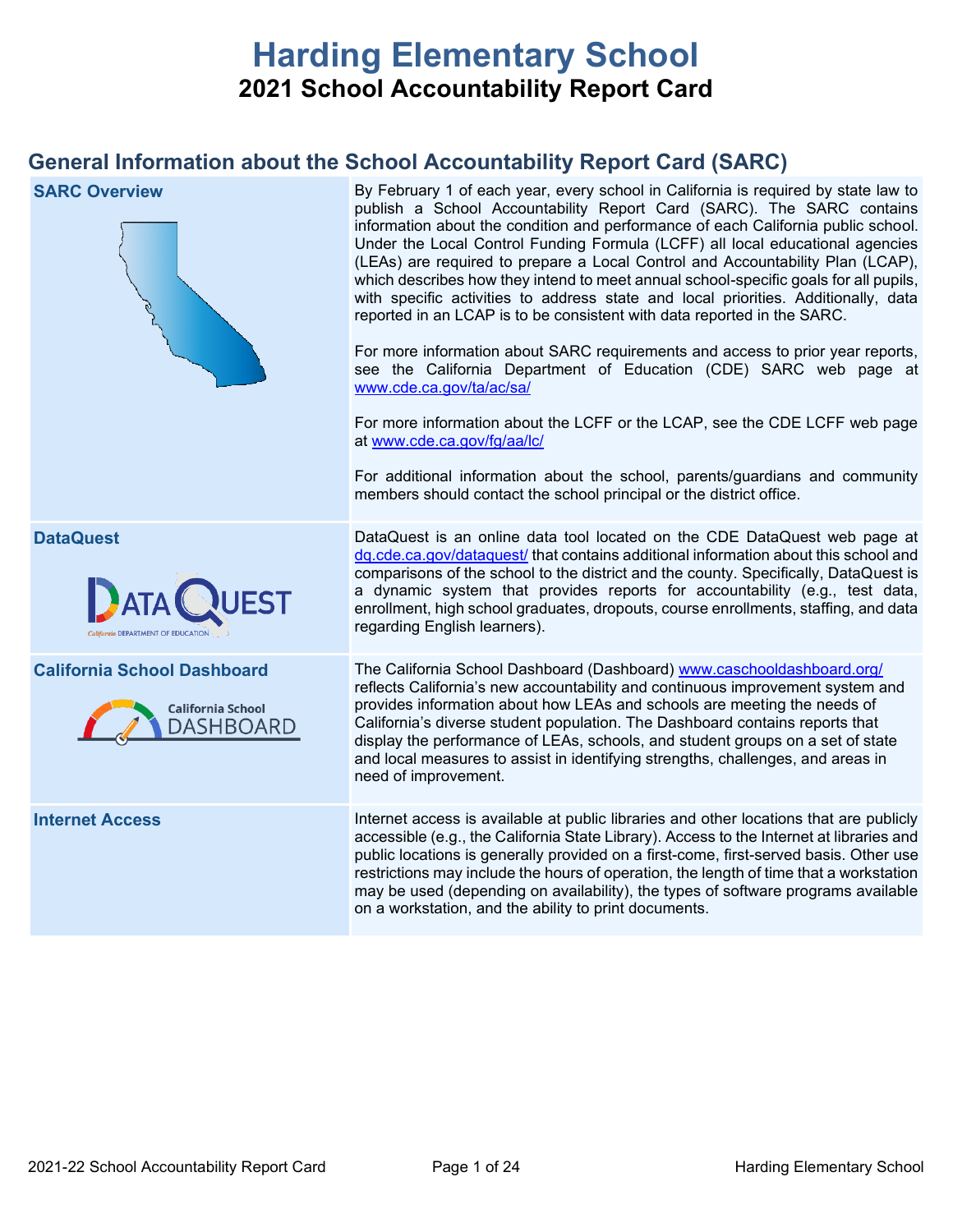## **2021-22 School Contact Information**

| <b>School Name</b>                       | <b>Harding Elementary School</b> |  |  |  |
|------------------------------------------|----------------------------------|--|--|--|
| <b>Street</b>                            | 3201 Pico Avenue                 |  |  |  |
| City, State, Zip                         | Bakersfield, CA 93306            |  |  |  |
| <b>Phone Number</b>                      | 661-631-5300                     |  |  |  |
| <b>Principal</b>                         | <b>Bridget Fitch</b>             |  |  |  |
| <b>Email Address</b>                     | fitchb@bcd.com                   |  |  |  |
| <b>School Website</b>                    | www.bcsd.com/harding             |  |  |  |
| <b>County-District-School (CDS) Code</b> | 15-63321-6008965                 |  |  |  |

| <b>2021-22 District Contact Information</b>     |                                         |  |  |  |
|-------------------------------------------------|-----------------------------------------|--|--|--|
| <b>District Name</b>                            | <b>Bakersfield City School District</b> |  |  |  |
| <b>Phone Number</b>                             | 661-631-4600                            |  |  |  |
| Superintendent                                  | Mark Luque                              |  |  |  |
| <b>Email Address</b>                            | supt@bcsd.com                           |  |  |  |
| <b>District Website Address</b><br>www.bcsd.com |                                         |  |  |  |

### **2021-22 School Overview**

The School Accountability Report Card was established by Proposition 98, an initiative passed by California voters in 1988. As you read the Report Card you will gain a better understanding of Harding as a school with a record for improvement, a faculty that is professionally skilled and personally committed to meeting the learning needs of students, and a student body which is enthusiastic and motivated to perform well. Harding School, built in 1959, is situated in the northeast part of the city. The school was named for Ruth Clarke Harding to honor her many years of dedicated service in the District, both as a teacher and as a principal.

Harding Elementary School's mission is to ensure a success oriented, safe, positive environment that utilizes research based instructional strategies; where academic decisions are based on current data, parent involvement is considered an essential part of student achievement, and all individuals have respect for others and the world in which they live.

At Harding, we believe in educating the whole child. Harding's teachers utilize the state common core standards to create engaging lessons that focus on essential grade level learning for all students. Common formative assessments are created and administered by our teaching staff to monitor academic progress and plan for future instruction. Harding staff implements a school-wide writing program that builds from Kindergarten through Sixth Grade focusing on the 3 types of writing; narrative, informational, and opinion writing.

Struggling students at Harding are supported by our Charging Centers where Kindergarten through sixth grade students are taught by certificated staff in a small group setting. The Charging Center emphasises focused instruction on deficit skills in an effort to accelerate learning. Additionally, our reading teacher tutor provides intervention instruction for struggling reading students who then typically show more than one year's growth after participating in the project.

In addition to strong core subject instruction, students are engaged in extra-curricular activities such as oral language competition, math bowl, science fair, track team, orchestra and glee club, student council and more.

Our positive behavior system recognizes students whose behavior meets our expressed expectations. Students earn "Charger Checks" for positive actions which can be redeemed for incentives. Students whose behavior interferes with their academics are supported with interventions put in place by our Behavior Intervention Specialist and carried out by all staff members.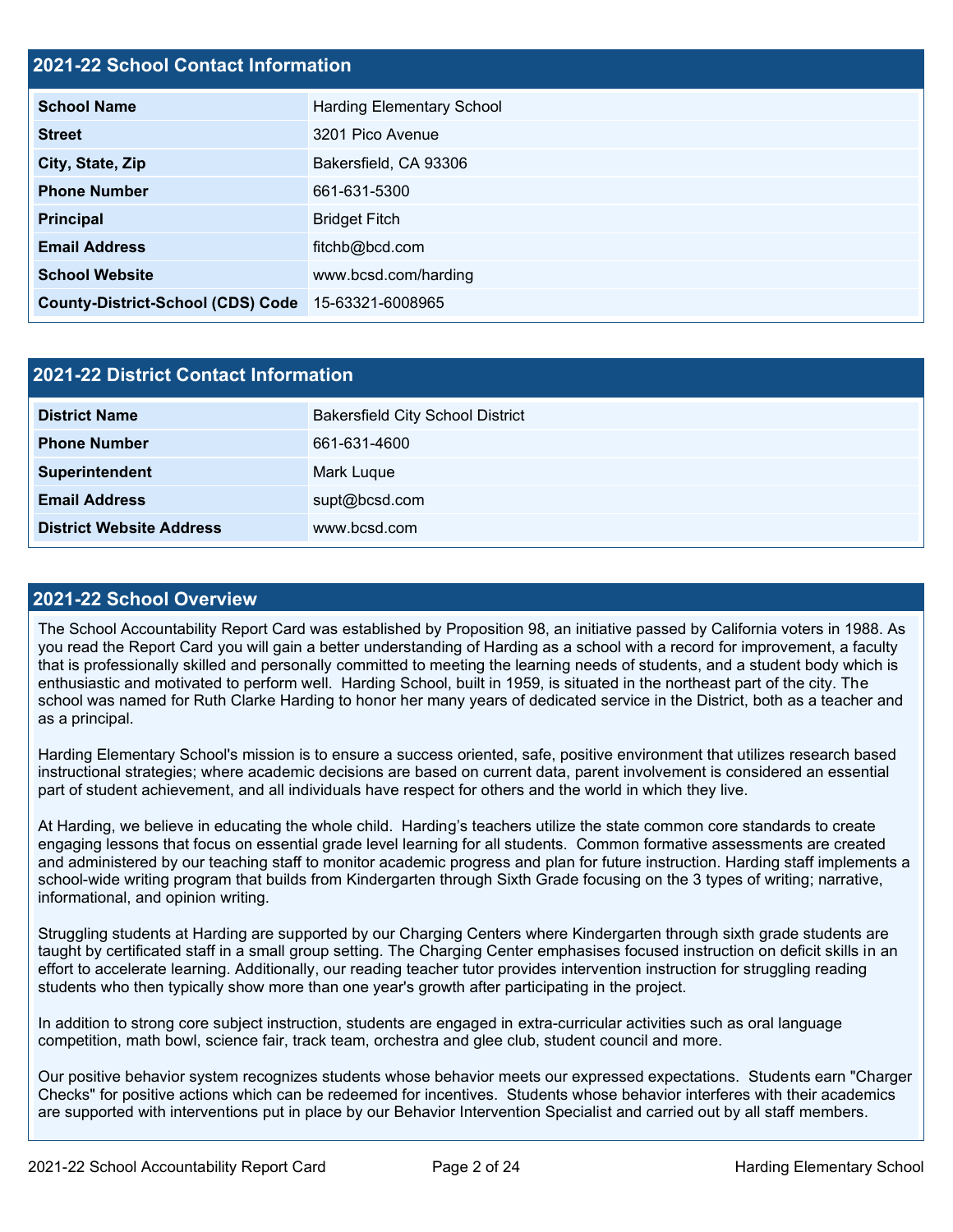## **About this School**

| 2020-21 Student Enrollment by Grade Level |                           |  |  |  |
|-------------------------------------------|---------------------------|--|--|--|
| <b>Grade Level</b>                        | <b>Number of Students</b> |  |  |  |
| Kindergarten                              | 75                        |  |  |  |
| Grade 1                                   | 85                        |  |  |  |
| Grade 2                                   | 69                        |  |  |  |
| Grade 3                                   | 81                        |  |  |  |
| Grade 4                                   | 84                        |  |  |  |
| Grade 5                                   | 70                        |  |  |  |
| Grade 6                                   | 75                        |  |  |  |
| <b>Total Enrollment</b>                   | 539                       |  |  |  |

## **2020-21 Student Enrollment by Student Group**

| <b>Student Group</b>                   | <b>Percent of Total Enrollment</b> |
|----------------------------------------|------------------------------------|
| <b>Female</b>                          | 52.1                               |
| <b>Male</b>                            | 47.9                               |
| American Indian or Alaska Native       | 0.2                                |
| <b>Asian</b>                           | 1.3                                |
| <b>Black or African American</b>       | 2.4                                |
| <b>Filipino</b>                        | 1.1                                |
| <b>Hispanic or Latino</b>              | 80.5                               |
| <b>Two or More Races</b>               | 1.7                                |
| <b>White</b>                           | 12.8                               |
| <b>English Learners</b>                | 13                                 |
| <b>Foster Youth</b>                    | 0.9                                |
| <b>Homeless</b>                        | 3.9                                |
| <b>Socioeconomically Disadvantaged</b> | 89.1                               |
| <b>Students with Disabilities</b>      | 7.4                                |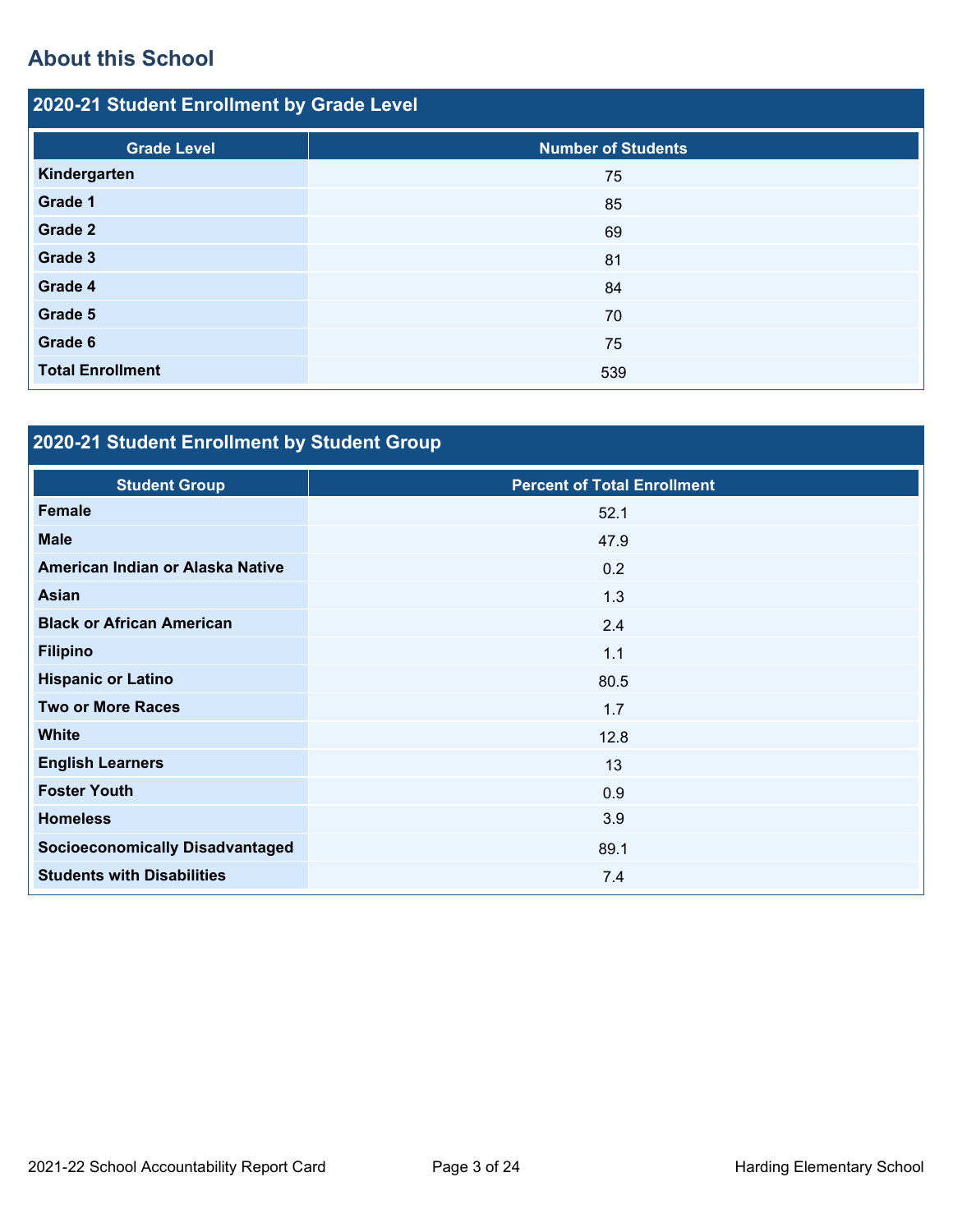## **A. Conditions of Learning State Priority: Basic**

The SARC provides the following information relevant to the State priority: Basic (Priority 1):

- Degree to which teachers are appropriately assigned and fully credentialed in the subject area and for the pupils they are teaching;
	- Pupils have access to standards-aligned instructional materials; and
- School facilities are maintained in good repair

Note: For more information refer to the Updated Teacher Equity Definitions web page at<https://www.cde.ca.gov/pd/ee/teacherequitydefinitions.asp>

### **2019-20 Teacher Preparation and Placement**

| <b>Authorization/Assignment</b>                                                                 | 2019-20 |
|-------------------------------------------------------------------------------------------------|---------|
| Fully (Preliminary or Clear) Credentialed for Subject and Student Placement (properly assigned) |         |
| <b>Intern Credential Holders Properly Assigned</b>                                              |         |
| Teachers Without Credentials and Misassignments ("ineffective" under ESSA)                      |         |
| Credentialed Teachers Assigned Out-of-Field ("out-of-field" under ESSA)                         |         |
| <b>Unknown</b>                                                                                  |         |
| <b>Total Teaching Positions</b>                                                                 |         |
|                                                                                                 |         |

Note: The data in this table is based on Full Time Equivalent (FTE) status. One FTE equals one staff member working full time; one FTE could also represent two staff members who each work 50 percent of full time. Additionally, an assignment is defined as a position that an educator is assigned to based on setting, subject, and grade level. An authorization is defined as the services that an educator is authorized to provide to students.

## **2019-20 Teachers Without Credentials and Misassignments (considered "ineffective" under ESSA)**

| <b>Authorization/Assignment</b>                              | 2019-20 |  |
|--------------------------------------------------------------|---------|--|
| <b>Permits and Waivers</b>                                   |         |  |
| <b>Misassignments</b>                                        |         |  |
| <b>Vacant Positions</b>                                      |         |  |
| <b>Total Teachers Without Credentials and Misassignments</b> |         |  |

## **2019-20 Credentialed Teachers Assigned Out-of-Field (considered "out-of-field" under ESSA)**

| <b>Indicator</b>                                              | 2019-20 |
|---------------------------------------------------------------|---------|
| <b>Credentialed Teachers Authorized on a Permit or Waiver</b> |         |
| <b>Local Assignment Options</b>                               |         |
| <b>Total Out-of-Field Teachers</b>                            |         |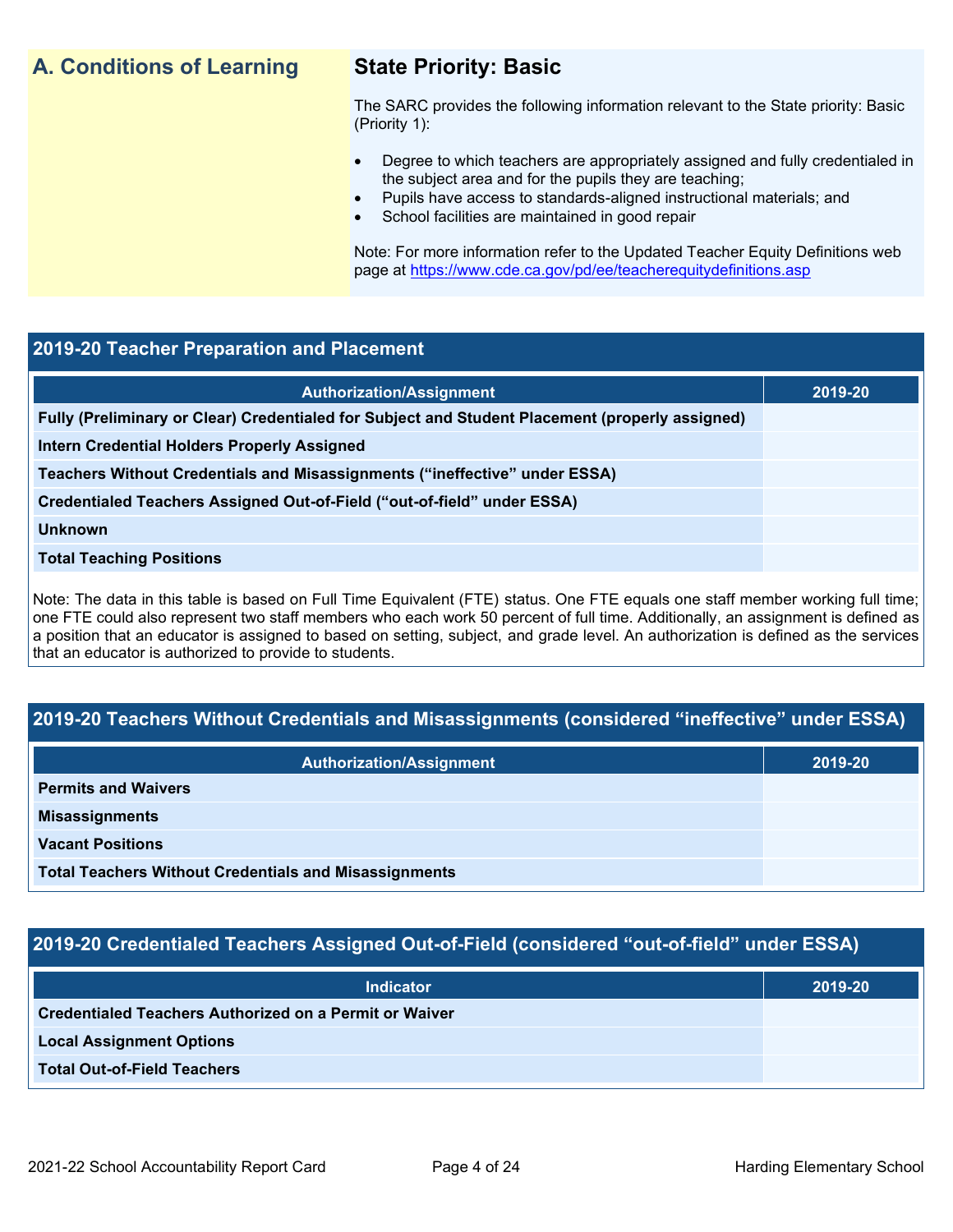## **2019-20 Class Assignments**

| <b>Indicator</b>                                                                                                                                    | 2019-20 |
|-----------------------------------------------------------------------------------------------------------------------------------------------------|---------|
|                                                                                                                                                     |         |
| <b>Misassignments for English Learners</b><br>(a percentage of all the classes with English learners taught by teachers that are misassigned)       |         |
| No credential, permit or authorization to teach<br>(a percentage of all the classes taught by teachers with no record of an authorization to teach) |         |

## **2021-22 Quality, Currency, Availability of Textbooks and Other Instructional Materials**

Every student is provided with sufficient and standards-aligned textbooks or other instructional materials.

#### **Year and month in which the data were collected** September, 2021

| <b>Subject</b>                | Textbooks and Other Instructional Materials/year of<br><b>Adoption</b>                                                                                                                                                                                                                                   | <b>From</b><br><b>Most</b><br><b>Recent</b><br><b>Adoption</b> | <b>Percent</b><br><b>Students</b><br><b>Lacking Own</b><br><b>Assigned</b><br><b>Copy</b> |
|-------------------------------|----------------------------------------------------------------------------------------------------------------------------------------------------------------------------------------------------------------------------------------------------------------------------------------------------------|----------------------------------------------------------------|-------------------------------------------------------------------------------------------|
| <b>Reading/Language Arts</b>  | Grades TK-5: Benchmark Education Company, Benchmark<br>Advance California; Benchmark Adelante California, 2018<br>Grades 6-8: McGraw Hill, Study Sync, 2018<br>Grades TK-5: Benchmark Education Company, Benchmark<br>Advance (How English Works) (ELD), 2018<br>Grades 6-8: HMH, English 3D (ELD), 2017 | Yes                                                            | 0%                                                                                        |
| <b>Mathematics</b>            | Grades K-5: McGraw Hill, McGraw Hill My Math, 2013<br>Grades 6-8: McGraw Hill, McGraw Hill California Math,<br>Courses 1-3, 2013<br>Grade 7: McGraw Hill, Glencoe Math Accelerated, 2013<br>Grade 8: McGraw Hill, Glencoe Algebra 1, 2013                                                                | Yes                                                            | 0%                                                                                        |
| <b>Science</b>                | Grades K-5: Houghton Mifflin, Houghton Mifflin California<br>Science, 2007<br>Grades 6-8: Holt, Rinehart & Winston, Holt California<br>Science: Earth, Life and Physical Science, 2007                                                                                                                   | Yes                                                            | $0\%$                                                                                     |
| <b>History-Social Science</b> | Grades K-5: Harcourt School Publishers, Reflections, 2007<br>Grade 6: Pearson Education, myWorld Ancient Civilizations,<br>2019<br>Grade 7: Pearson Education, myWorld Medieval And Modern<br><b>Times, 2019</b><br>Grade 8: Pearson Education, myWorld Growth and Conflict,<br>2019                     | Yes                                                            | 0%                                                                                        |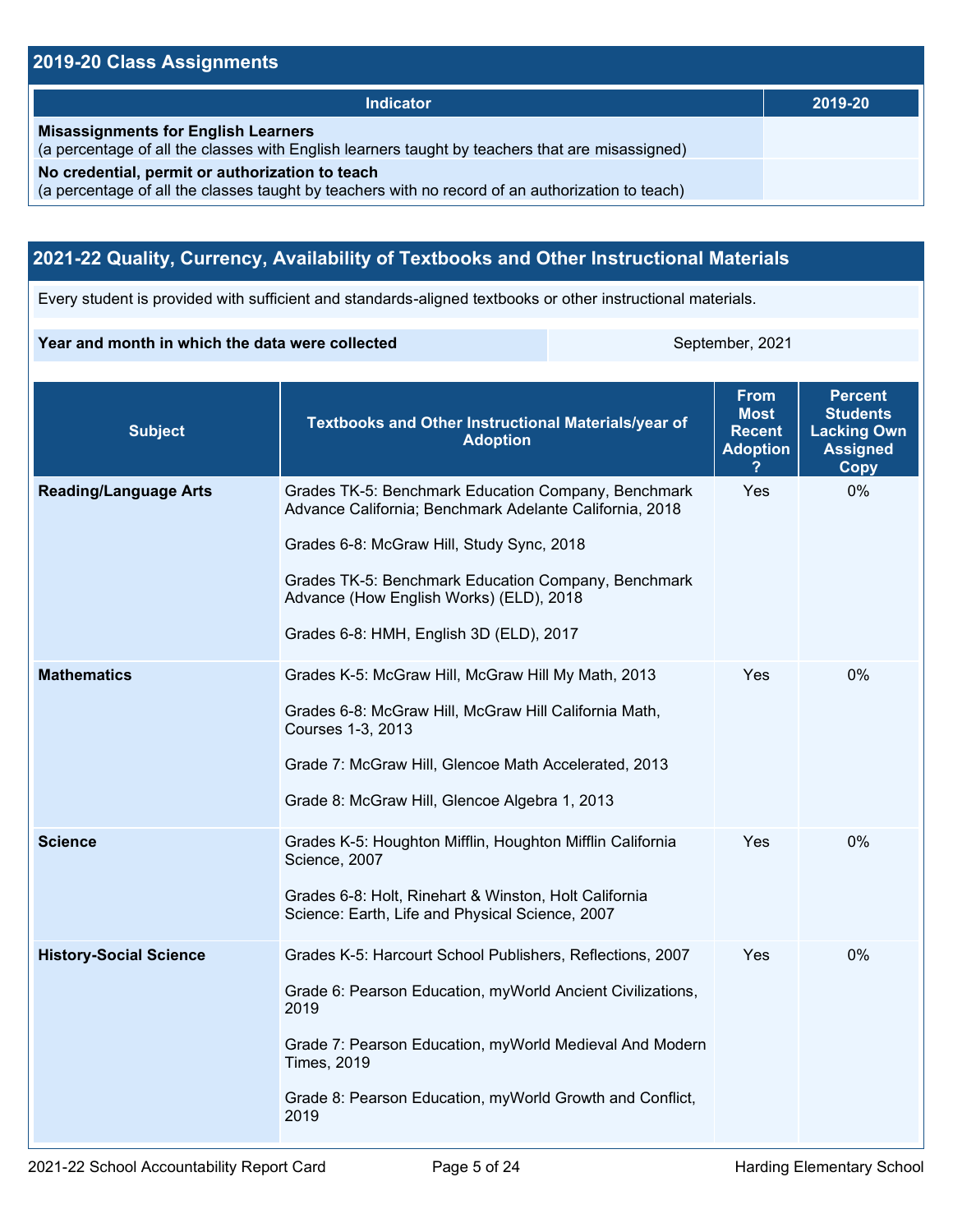| <b>Visual and Performing Arts</b> | Grades TK-6 (Elementary): The California Arts Project, BCSD<br>Course of Study TK-5 (Online), 2019 | Yes | 0% |
|-----------------------------------|----------------------------------------------------------------------------------------------------|-----|----|
|                                   | Grades 6-8 (Jr Hi/Middle School): Pearson Scott Foresman,<br>Pearson/Scott Foresman, Art, 2007     |     |    |
|                                   | Grades 6-8: Silver Burdett, Silver Burdett Making Music, 2007                                      |     |    |

### **School Facility Conditions and Planned Improvements**

Harding School was built in 1960 with modernization in 2004. It sits on 7.55 acres of which 3.9 acres is playground. This school has 29 classrooms, a multi-purpose facility, library, learning center, After School Program and a staff lounge.

The custodial staff adheres to a weekly cleaning schedule that includes classrooms, restrooms, cafeteria and kitchen areas.

The District's Mobile Maintenance Team visits the school site at least twice a year. Maintenance emergencies are addressed immediately. District personnel maintain the grounds at least once every two weeks.

This site also is maintained to ensure a clean, safe, and functional facility as determined pursuant to a Facility Inspection Tool developed by the State of California Office of Public School Construction.

| Year and month of the most recent FIT report | 9/21/2021 |
|----------------------------------------------|-----------|
|                                              |           |

| <b>System Inspected</b>                                                | <b>Rate</b><br>Good | Rate<br>Fair | <b>Rate</b><br>Poor | <b>Repair Needed and Action Taken or Planned</b> |
|------------------------------------------------------------------------|---------------------|--------------|---------------------|--------------------------------------------------|
| <b>Systems:</b><br>Gas Leaks, Mechanical/HVAC, Sewer                   | X                   |              |                     |                                                  |
| Interior:<br><b>Interior Surfaces</b>                                  | X                   |              |                     |                                                  |
| <b>Cleanliness:</b><br>Overall Cleanliness, Pest/Vermin Infestation    | X                   |              |                     |                                                  |
| <b>Electrical</b>                                                      | $\times$            |              |                     |                                                  |
| <b>Restrooms/Fountains:</b><br>Restrooms, Sinks/ Fountains             | X                   |              |                     |                                                  |
| Safety:<br>Fire Safety, Hazardous Materials                            | X                   |              |                     |                                                  |
| Structural:<br>Structural Damage, Roofs                                | X                   |              |                     |                                                  |
| External:<br>Playground/School Grounds, Windows/<br>Doors/Gates/Fences | X                   |              |                     |                                                  |

## **Overall Facility Rate**

| <b>Exemplary</b> | Good | Fair | <b>Poor</b> |
|------------------|------|------|-------------|
|                  |      |      |             |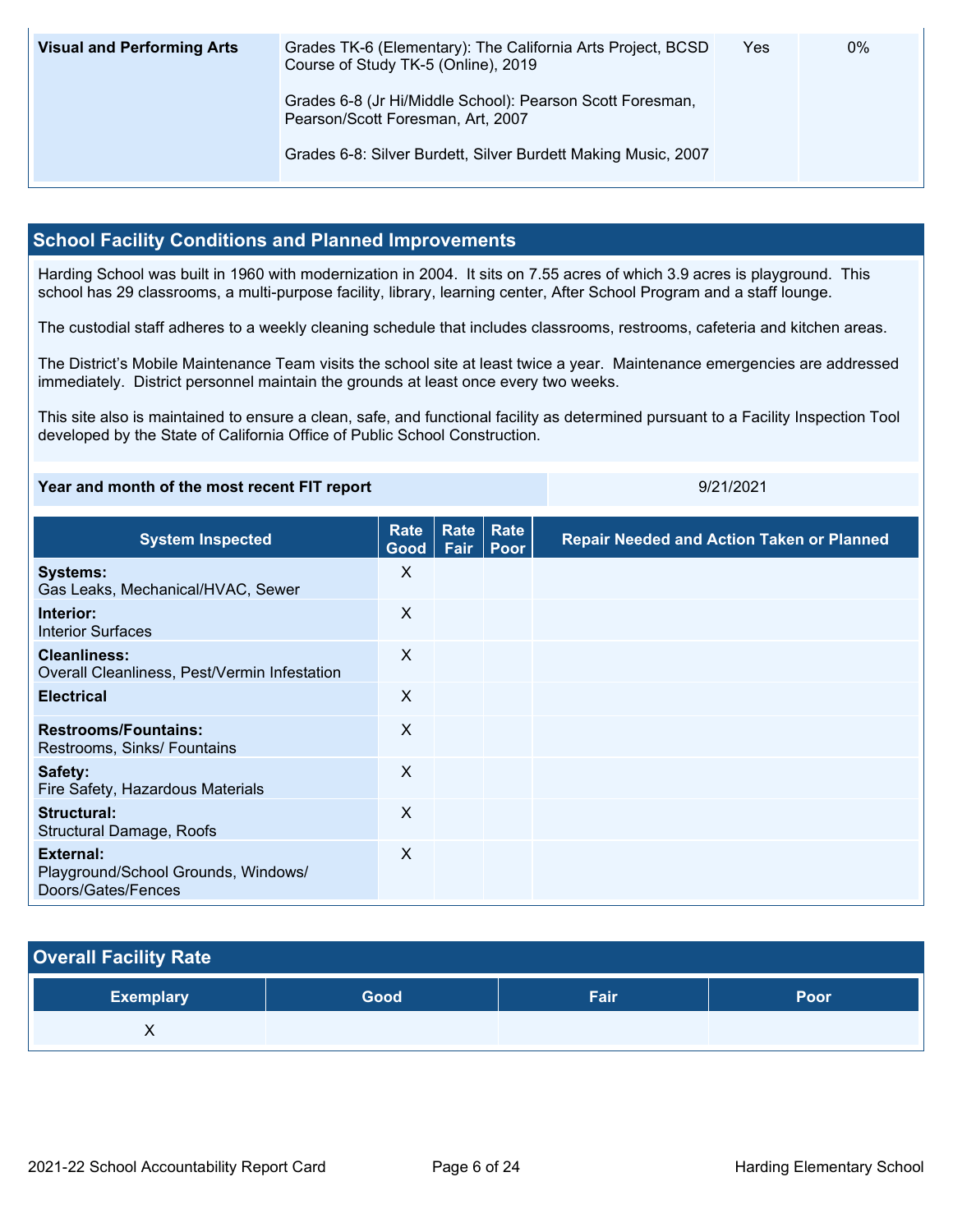## **B. Pupil Outcomes State Priority: Pupil Achievement**

The SARC provides the following information relevant to the State priority: Pupil Achievement (Priority 4):

#### **Statewide Assessments**

(i.e., California Assessment of Student Performance and Progress [CAASPP] System includes the Smarter Balanced Summative Assessments for students in the general education population and the California Alternate Assessments [CAAs] for English language arts/literacy [ELA] and mathematics given in grades three through eight and grade eleven. Only eligible students may participate in the administration of the CAAs. CAAs items are aligned with alternate achievement standards, which are linked with the Common Core State Standards [CCSS] for students with the most significant cognitive disabilities).

The CAASPP System encompasses the following assessments and student participation requirements:

- 1. **Smarter Balanced Summative Assessments and CAAs for ELA** in grades three through eight and grade eleven.
- 2. **Smarter Balanced Summative Assessments and CAAs for mathematics** in grades three through eight and grade eleven.
- 3. **California Science Test (CAST) and CAAs for Science** in grades five, eight, and once in high school (i.e., grade ten, eleven, or twelve).

#### **SARC Reporting in the 2020-2021 School Year Only**

Where the most viable option, LEAs were required to administer the statewide summative assessment in ELA and mathematics. Where a statewide summative assessment was not the most viable option for the LEA (or for one or more gradelevel[s] within the LEA) due to the pandemic, LEAs were allowed to report results from a different assessment that met the criteria established by the State Board of Education (SBE) on March 16, 2021. The assessments were required to be:

- Aligned with CA CCSS for ELA and mathematics;
- Available to students in grades 3 through 8, and grade 11; and
- Uniformly administered across a grade, grade span, school, or district to all eligible students.

#### **Options**

Note that the CAAs could only be administered in-person following health and safety requirements. If it was not viable for the LEA to administer the CAAs in person with health and safety guidelines in place, the LEA was directed to not administer the tests. There were no other assessment options available for the CAAs. Schools administered the Smarter Balanced Summative Assessments for ELA and mathematics, other assessments that meet the SBE criteria, or a combination of both, and they could only choose one of the following:

- Smarter Balanced ELA and mathematics summative assessments;
- Other assessments meeting the SBE criteria; or
- Combination of Smarter Balanced ELA and mathematics summative assessments and other assessments.

The percentage of students who have successfully completed courses that satisfy the requirements for entrance to the University of California and the California State University, or career technical education sequences or programs of study.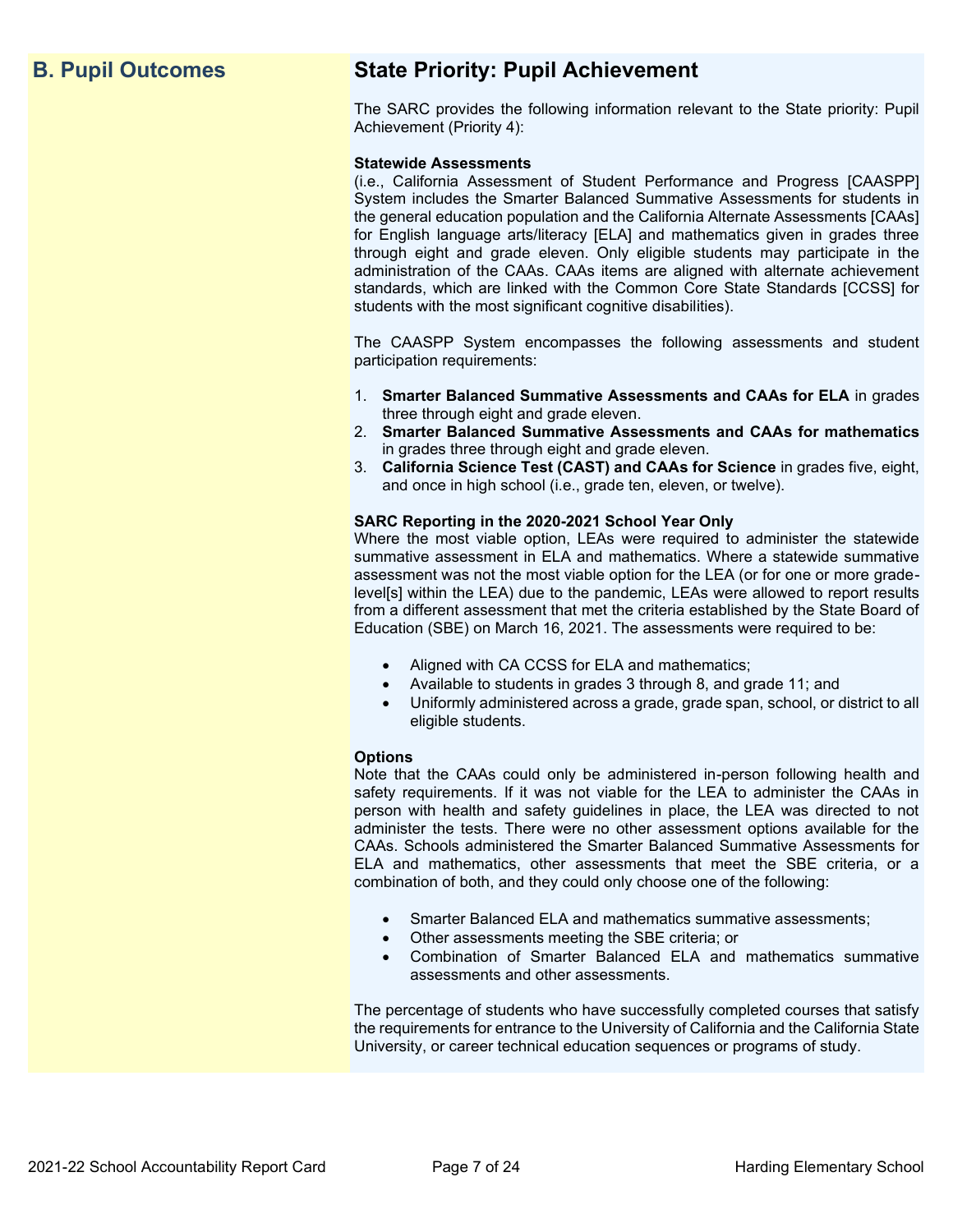### **Percentage of Students Meeting or Exceeding the State Standard on CAASPP**

This table displays CAASPP test results in ELA and mathematics for all students grades three through eight and grade eleven taking and completing a state-administered assessment.

The 2019-2020 data cells with N/A values indicate that the 2019-2020 data are not available due to the COVID-19 pandemic and resulting summative test suspension. The Executive Order N-30-20 was issued which waived the assessment, accountability, and reporting requirements for the 2019-2020 school year.

The 2020-2021 data cells have N/A values because these data are not comparable to other year data due to the COVID-19 pandemic during the 2020-2021 school year. Where the CAASPP assessments in ELA and/or mathematics is not the most viable option, the LEAs were allowed to administer local assessments. Therefore, the 2020-2021 data between school years for the school, district, state are not an accurate comparison. As such, it is inappropriate to compare results of the 2020-2021 school year to other school years.

| Subject                                                              | <b>School</b><br>2019-20 | <b>School</b><br>2020-21 | <b>District</b><br>2019-20 | <b>District</b><br>2020-21 | <b>State</b><br>2019-20 | <b>State</b><br>2020-21 |
|----------------------------------------------------------------------|--------------------------|--------------------------|----------------------------|----------------------------|-------------------------|-------------------------|
| <b>English Language Arts/Literacy</b><br>$\left($ grades 3-8 and 11) | N/A                      | N/A                      | N/A                        | N/A                        | N/A                     | N/A                     |
| <b>Mathematics</b><br>$(grades 3-8 and 11)$                          | N/A                      | N/A                      | N/A                        | N/A                        | N/A                     | N/A                     |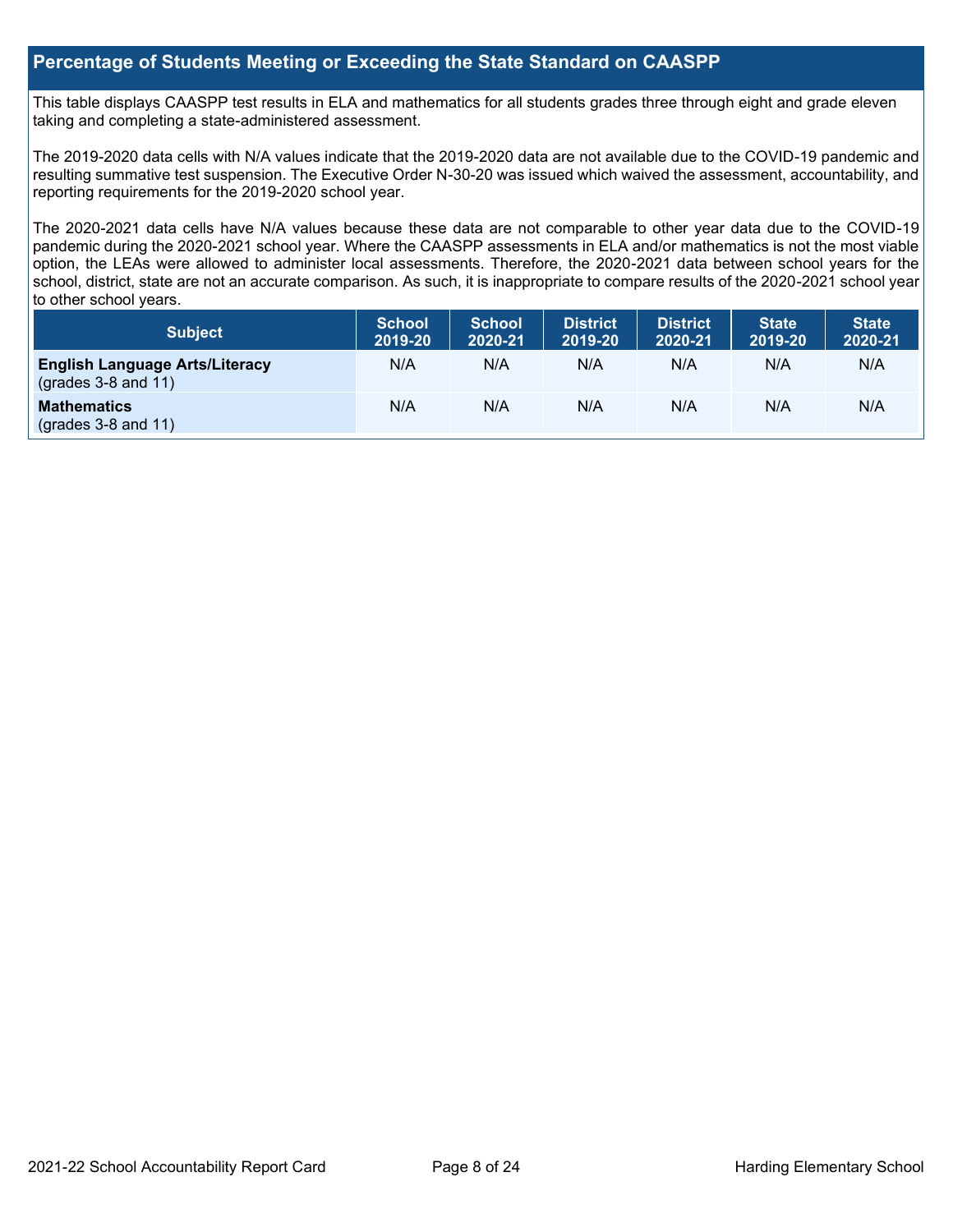## **2020-21 CAASPP Test Results in ELA by Student Group**

This table displays CAASPP test results in ELA by student group for students grades three through eight and grade eleven taking and completing a state-administered assessment. The CDE will populate this table for schools in cases where the school administered the CAASPP assessment. In cases where the school administered a local assessment instead of CAASPP, the CDE will populate this table with "NT" values, meaning this school did not test students using the CAASPP. See the local assessment(s) table for more information.

| <b>CAASPP</b><br><b>Student Groups</b>               | <b>CAASPP</b><br><b>Total</b><br><b>Enrollment</b> | <b>CAASPP</b><br><b>Number</b><br><b>Tested</b> | <b>CAASPP</b><br><b>Percent</b><br><b>Tested</b> | <b>CAASPP</b><br><b>Percent</b><br><b>Not Tested</b> | <b>CAASPP</b><br><b>Percent</b><br><b>Met or</b><br><b>Exceeded</b> |
|------------------------------------------------------|----------------------------------------------------|-------------------------------------------------|--------------------------------------------------|------------------------------------------------------|---------------------------------------------------------------------|
| <b>All Students</b>                                  | 310                                                | <b>NT</b>                                       | <b>NT</b>                                        | <b>NT</b>                                            | <b>NT</b>                                                           |
| <b>Female</b>                                        | 161                                                | <b>NT</b>                                       | <b>NT</b>                                        | <b>NT</b>                                            | <b>NT</b>                                                           |
| <b>Male</b>                                          | 149                                                | <b>NT</b>                                       | <b>NT</b>                                        | <b>NT</b>                                            | <b>NT</b>                                                           |
| American Indian or Alaska Native                     | --                                                 | <b>NT</b>                                       | <b>NT</b>                                        | <b>NT</b>                                            | <b>NT</b>                                                           |
| <b>Asian</b>                                         | --                                                 | <b>NT</b>                                       | <b>NT</b>                                        | <b>NT</b>                                            | <b>NT</b>                                                           |
| <b>Black or African American</b>                     | --                                                 | <b>NT</b>                                       | <b>NT</b>                                        | <b>NT</b>                                            | <b>NT</b>                                                           |
| <b>Filipino</b>                                      | --                                                 | <b>NT</b>                                       | <b>NT</b>                                        | <b>NT</b>                                            | <b>NT</b>                                                           |
| <b>Hispanic or Latino</b>                            | 255                                                | <b>NT</b>                                       | <b>NT</b>                                        | <b>NT</b>                                            | <b>NT</b>                                                           |
| Native Hawaiian or Pacific Islander                  | $\mathbf 0$                                        | $\mathbf 0$                                     | $\mathbf 0$                                      | $\mathbf 0$                                          | $\mathbf 0$                                                         |
| <b>Two or More Races</b>                             | --                                                 | <b>NT</b>                                       | <b>NT</b>                                        | <b>NT</b>                                            | <b>NT</b>                                                           |
| <b>White</b>                                         | 35                                                 | <b>NT</b>                                       | <b>NT</b>                                        | <b>NT</b>                                            | <b>NT</b>                                                           |
| <b>English Learners</b>                              | 37                                                 | <b>NT</b>                                       | <b>NT</b>                                        | <b>NT</b>                                            | <b>NT</b>                                                           |
| <b>Foster Youth</b>                                  | $\overline{\phantom{a}}$                           | <b>NT</b>                                       | <b>NT</b>                                        | <b>NT</b>                                            | <b>NT</b>                                                           |
| <b>Homeless</b>                                      | 26                                                 | <b>NT</b>                                       | <b>NT</b>                                        | <b>NT</b>                                            | <b>NT</b>                                                           |
| <b>Military</b>                                      | $\mathbf 0$                                        | $\pmb{0}$                                       | 0                                                | $\mathbf 0$                                          | 0                                                                   |
| <b>Socioeconomically Disadvantaged</b>               | 286                                                | <b>NT</b>                                       | <b>NT</b>                                        | <b>NT</b>                                            | <b>NT</b>                                                           |
| <b>Students Receiving Migrant Education Services</b> | $\overline{\phantom{a}}$                           | <b>NT</b>                                       | <b>NT</b>                                        | <b>NT</b>                                            | NT                                                                  |
| <b>Students with Disabilities</b>                    | 27                                                 | <b>NT</b>                                       | <b>NT</b>                                        | <b>NT</b>                                            | <b>NT</b>                                                           |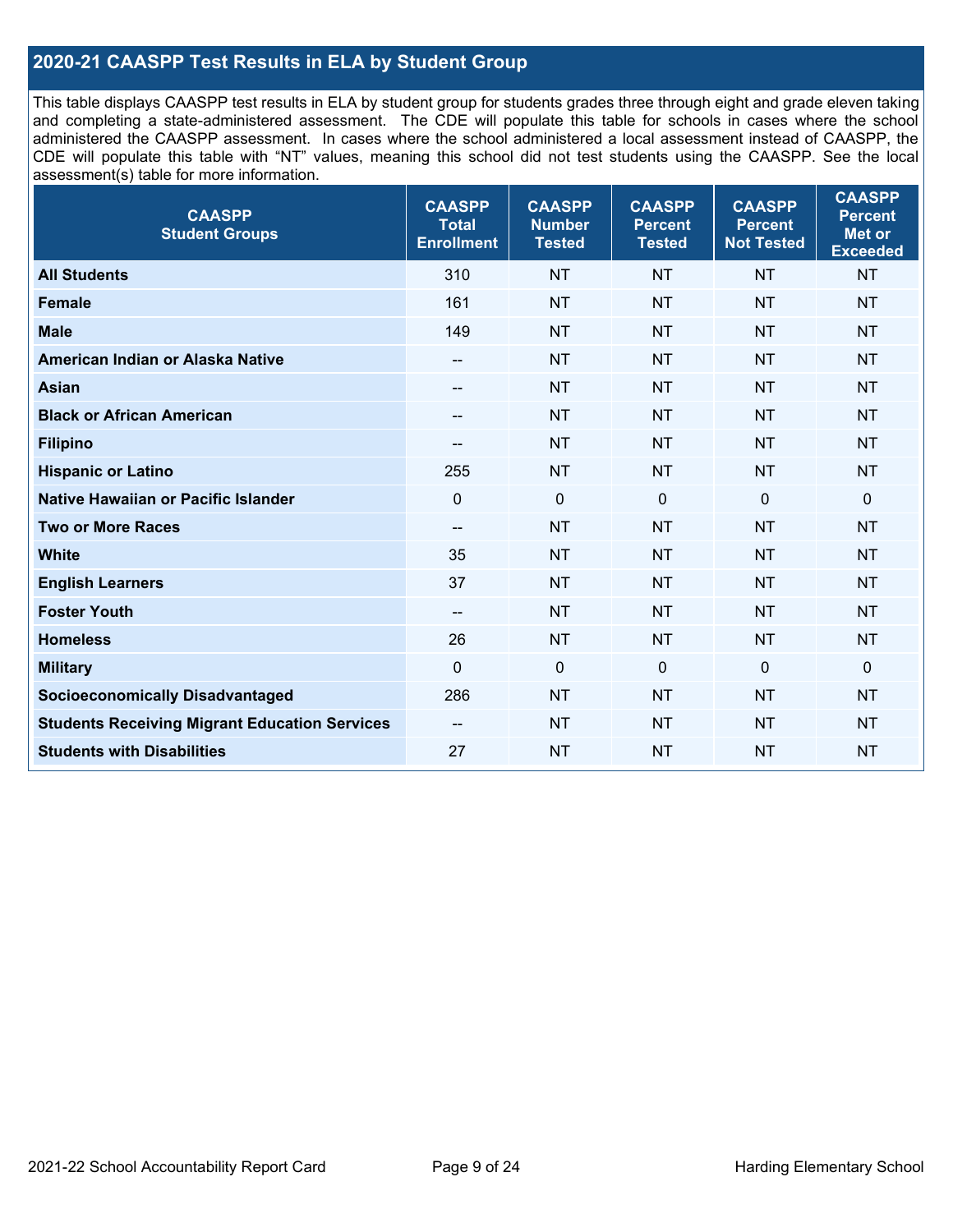## **2020-21 CAASPP Test Results in Math by Student Group**

This table displays CAASPP test results in Math by student group for students grades three through eight and grade eleven taking and completing a state-administered assessment. The CDE will populate this table for schools in cases where the school administered the CAASPP assessment. In cases where the school administered a local assessment instead of CAASPP, the CDE will populate this table with "NT" values, meaning this school did not test students using the CAASPP. See the local assessment(s) table for more information.

| <b>CAASPP</b><br><b>Student Groups</b>               | <b>CAASPP</b><br><b>Total</b><br><b>Enrollment</b> | <b>CAASPP</b><br><b>Number</b><br><b>Tested</b> | <b>CAASPP</b><br><b>Percent</b><br><b>Tested</b> | <b>CAASPP</b><br><b>Percent</b><br><b>Not Tested</b> | <b>CAASPP</b><br><b>Percent</b><br>Met or<br><b>Exceeded</b> |
|------------------------------------------------------|----------------------------------------------------|-------------------------------------------------|--------------------------------------------------|------------------------------------------------------|--------------------------------------------------------------|
| <b>All Students</b>                                  | 310                                                | <b>NT</b>                                       | <b>NT</b>                                        | <b>NT</b>                                            | <b>NT</b>                                                    |
| <b>Female</b>                                        | 161                                                | <b>NT</b>                                       | <b>NT</b>                                        | <b>NT</b>                                            | <b>NT</b>                                                    |
| <b>Male</b>                                          | 149                                                | <b>NT</b>                                       | <b>NT</b>                                        | <b>NT</b>                                            | <b>NT</b>                                                    |
| American Indian or Alaska Native                     | $\overline{\phantom{a}}$                           | <b>NT</b>                                       | <b>NT</b>                                        | <b>NT</b>                                            | <b>NT</b>                                                    |
| <b>Asian</b>                                         | --                                                 | <b>NT</b>                                       | <b>NT</b>                                        | <b>NT</b>                                            | <b>NT</b>                                                    |
| <b>Black or African American</b>                     | $\qquad \qquad -$                                  | <b>NT</b>                                       | <b>NT</b>                                        | <b>NT</b>                                            | <b>NT</b>                                                    |
| <b>Filipino</b>                                      | $-$                                                | <b>NT</b>                                       | <b>NT</b>                                        | <b>NT</b>                                            | <b>NT</b>                                                    |
| <b>Hispanic or Latino</b>                            | 255                                                | <b>NT</b>                                       | <b>NT</b>                                        | <b>NT</b>                                            | <b>NT</b>                                                    |
| Native Hawaiian or Pacific Islander                  | $\mathbf 0$                                        | $\mathbf 0$                                     | $\mathbf{0}$                                     | $\overline{0}$                                       | 0                                                            |
| <b>Two or More Races</b>                             | $\overline{\phantom{a}}$                           | <b>NT</b>                                       | <b>NT</b>                                        | <b>NT</b>                                            | <b>NT</b>                                                    |
| <b>White</b>                                         | 35                                                 | <b>NT</b>                                       | <b>NT</b>                                        | <b>NT</b>                                            | <b>NT</b>                                                    |
| <b>English Learners</b>                              | 37                                                 | <b>NT</b>                                       | <b>NT</b>                                        | <b>NT</b>                                            | <b>NT</b>                                                    |
| <b>Foster Youth</b>                                  | $\overline{\phantom{a}}$                           | <b>NT</b>                                       | <b>NT</b>                                        | <b>NT</b>                                            | <b>NT</b>                                                    |
| <b>Homeless</b>                                      | 26                                                 | <b>NT</b>                                       | <b>NT</b>                                        | <b>NT</b>                                            | <b>NT</b>                                                    |
| <b>Military</b>                                      | $\mathbf 0$                                        | $\mathbf 0$                                     | $\mathbf 0$                                      | $\mathbf 0$                                          | 0                                                            |
| <b>Socioeconomically Disadvantaged</b>               | 286                                                | <b>NT</b>                                       | <b>NT</b>                                        | <b>NT</b>                                            | <b>NT</b>                                                    |
| <b>Students Receiving Migrant Education Services</b> | $\overline{\phantom{a}}$                           | <b>NT</b>                                       | <b>NT</b>                                        | <b>NT</b>                                            | <b>NT</b>                                                    |
| <b>Students with Disabilities</b>                    | 27                                                 | <b>NT</b>                                       | <b>NT</b>                                        | <b>NT</b>                                            | <b>NT</b>                                                    |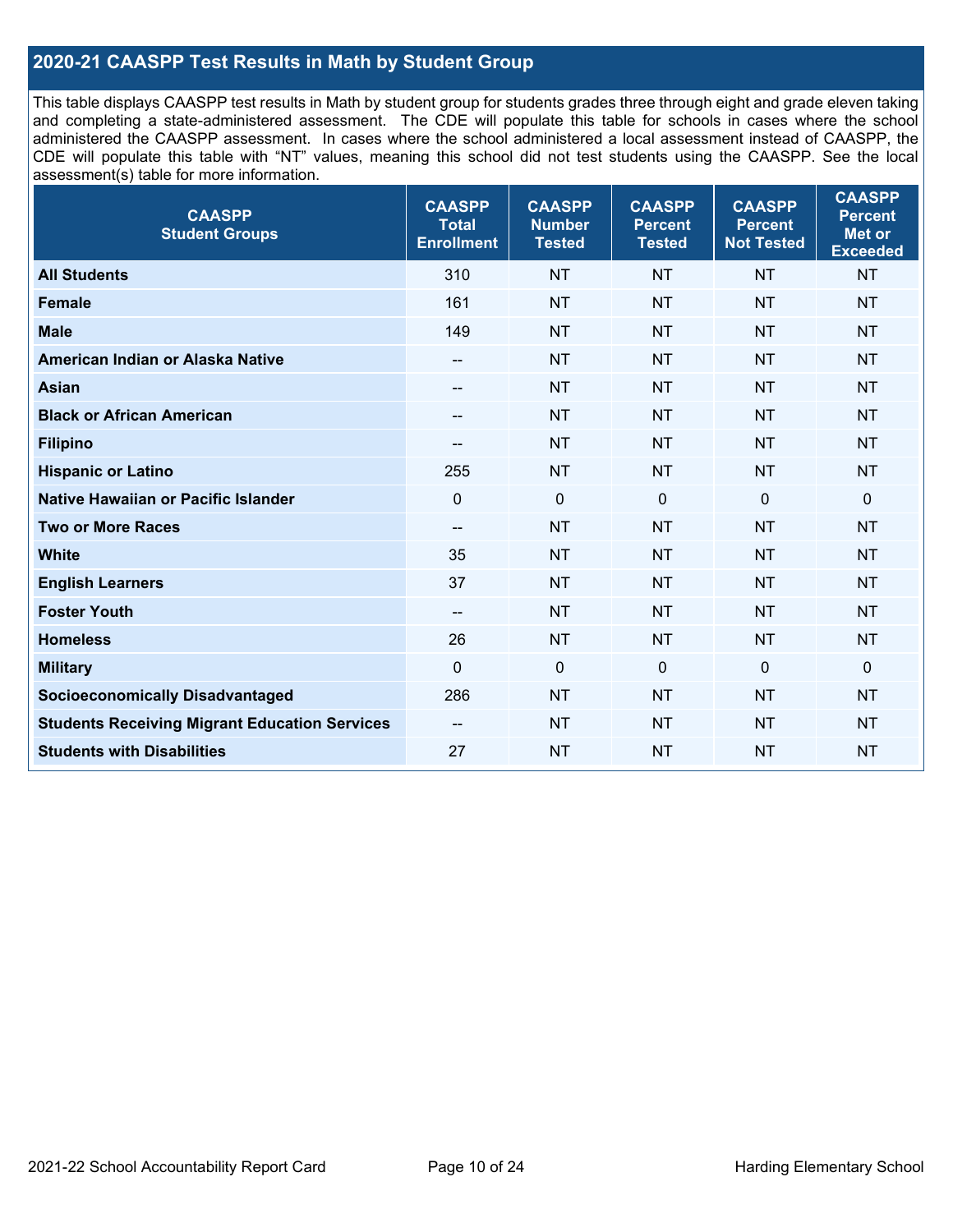## **2020-21 Local Assessment Test Results in ELA by Student Group**

This table displays Local Assessment test results in ELA by student group for students grades three through eight and grade eleven. LEAs/schools will populate this table for schools in cases where the school administered a local assessment. In cases where the school administered the CAASPP assessment, LEAs/schools will populate this table with "N/A" values in all cells, meaning this table is Not Applicable for this school.

| <b>STAR</b><br><b>Student Groups</b>                                                                                            | <b>STAR</b><br><b>Total</b><br><b>Enrollment</b> | <b>STAR</b><br><b>Number</b><br><b>Tested</b> | <b>STAR</b><br><b>Percent</b><br><b>Tested</b> | <b>STAR</b><br><b>Percent</b><br><b>Not Tested</b> | <b>STAR</b><br><b>Percent</b><br><b>At or Above</b><br><b>Grade Level</b> |
|---------------------------------------------------------------------------------------------------------------------------------|--------------------------------------------------|-----------------------------------------------|------------------------------------------------|----------------------------------------------------|---------------------------------------------------------------------------|
| <b>All Students</b>                                                                                                             | 310                                              | 306                                           | 98.70%                                         | 1.30%                                              | 24.80%                                                                    |
| <b>Female</b>                                                                                                                   | 161                                              | 158                                           | 98.10%                                         | 1.90%                                              | 25.90%                                                                    |
| <b>Male</b>                                                                                                                     | 149                                              | 148                                           | 99.30%                                         | 0.70%                                              | 23.60%                                                                    |
| American Indian or Alaska Native                                                                                                | $\qquad \qquad -$                                | --                                            | --                                             | --                                                 | $\overline{\phantom{a}}$                                                  |
| <b>Asian</b>                                                                                                                    | --                                               | --                                            | --                                             | --                                                 |                                                                           |
| <b>Black or African American</b>                                                                                                | --                                               | $-$                                           | --                                             | --                                                 | --                                                                        |
| <b>Filipino</b>                                                                                                                 | --                                               | --                                            |                                                |                                                    | --                                                                        |
| <b>Hispanic or Latino</b>                                                                                                       | 255                                              | 251                                           | 98.40%                                         | 1.60%                                              | 23.50%                                                                    |
| Native Hawaiian or Pacific Islander                                                                                             |                                                  | --                                            | --                                             |                                                    |                                                                           |
| <b>Two or More Races</b>                                                                                                        | --                                               | --                                            |                                                |                                                    | --                                                                        |
| <b>White</b>                                                                                                                    | 35                                               | 35                                            | 100.00%                                        | 0.00%                                              | 40.00%                                                                    |
| <b>English Learners</b>                                                                                                         | 37                                               | 32                                            | 86.50%                                         | 13.50%                                             | 0.00%                                                                     |
| <b>Foster Youth</b>                                                                                                             | --                                               | $\qquad \qquad -$                             |                                                |                                                    | --                                                                        |
| <b>Homeless</b>                                                                                                                 |                                                  | --                                            |                                                |                                                    |                                                                           |
| <b>Military</b>                                                                                                                 | $\qquad \qquad -$                                | --                                            | --                                             | --                                                 | $\overline{\phantom{a}}$                                                  |
| <b>Socioeconomically Disadvantaged</b>                                                                                          | 283                                              | 278                                           | 98.20%                                         | 1.80%                                              | 23.70%                                                                    |
| <b>Students Receiving Migrant Education Services</b>                                                                            | $\qquad \qquad -$                                | $-$                                           | --                                             | --                                                 | --                                                                        |
| <b>Students with Disabilities</b><br>*At or above the grade-level standard in the context of the local assessment administered. | 27                                               | 24                                            | 88.90%                                         | 11.10%                                             | 4.20%                                                                     |

## **2020-21 Local Assessment Test Results in Math by Student Group**

This table displays Local Assessment test results in Math by student group for students grades three through eight and grade eleven. LEAs/schools will populate this table for schools in cases where the school administered a local assessment. In cases where the school administered the CAASPP assessment, LEAs/schools will populate this table with "N/A" values in all cells, meaning this table is Not Applicable for this school.

| <b>STAR</b><br><b>Student Groups</b> | <b>STAR</b><br><b>Total</b><br><b>Enrollment</b> | <b>STAR</b><br><b>Number</b><br><b>Tested</b> | <b>STAR</b><br><b>Percent</b><br><b>Tested</b> | <b>STAR</b><br><b>Percent</b><br><b>Not Tested</b> | <b>STAR</b><br><b>Percent</b><br><b>At or Above</b><br><b>Grade Level</b> |
|--------------------------------------|--------------------------------------------------|-----------------------------------------------|------------------------------------------------|----------------------------------------------------|---------------------------------------------------------------------------|
| <b>All Students</b>                  | 310                                              | 306                                           | 98.70%                                         | 1.30%                                              | 11.80%                                                                    |
| <b>Female</b>                        | 161                                              | 159                                           | 98.80%                                         | 1.20%                                              | 11.30%                                                                    |
| <b>Male</b>                          | 149                                              | 147                                           | 98.70%                                         | 1.30%                                              | 12.20%                                                                    |
| American Indian or Alaska Native     | --                                               | $- -$                                         | $- -$                                          | $- -$                                              | $\overline{\phantom{m}}$                                                  |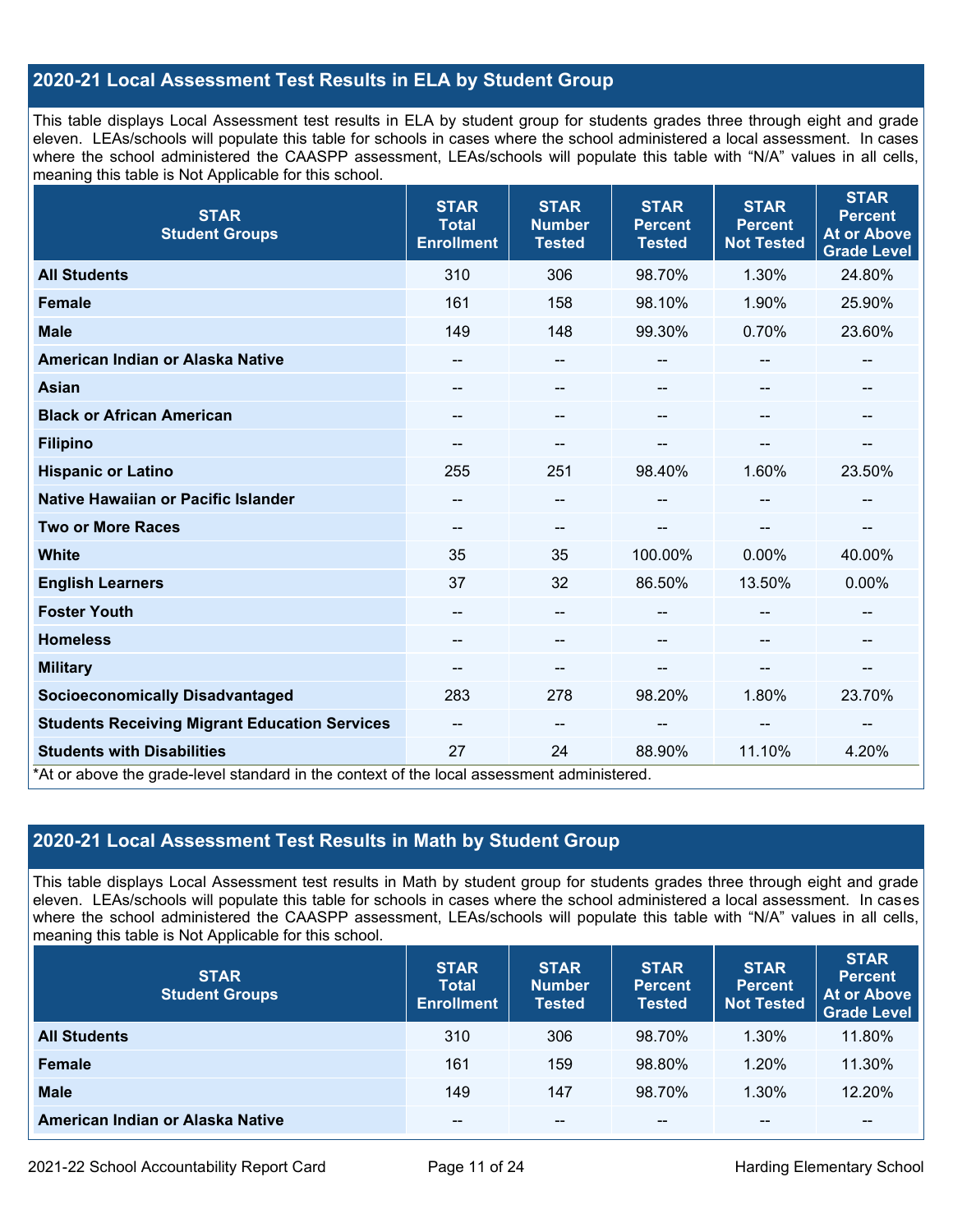| Asian                                                                                      | $- -$ | $- -$                    |         | --                       | --     |
|--------------------------------------------------------------------------------------------|-------|--------------------------|---------|--------------------------|--------|
| <b>Black or African American</b>                                                           | --    | $\qquad \qquad \cdots$   | --      | --                       | --     |
| <b>Filipino</b>                                                                            | --    | $- -$                    | --      | --                       | --     |
| <b>Hispanic or Latino</b>                                                                  | 255   | 251                      | 98.40%  | 1.60%                    | 11.60% |
| Native Hawaiian or Pacific Islander                                                        | --    | $- -$                    | --      | $\overline{\phantom{m}}$ | --     |
| <b>Two or More Races</b>                                                                   | --    | $- -$                    | --      | --                       | --     |
| <b>White</b>                                                                               | 35    | 35                       | 100.00% | 0.00%                    | 14.30% |
| <b>English Learners</b>                                                                    | 37    | 33                       | 89.20%  | 10.80%                   | 6.10%  |
| <b>Foster Youth</b>                                                                        | --    | --                       |         | --                       | --     |
| <b>Homeless</b>                                                                            | --    | $- -$                    | --      | --                       | --     |
| <b>Military</b>                                                                            | --    | $- -$                    | --      | --                       | --     |
| <b>Socioeconomically Disadvantaged</b>                                                     | 283   | 274                      | 96.80%  | 3.20%                    | 11.00% |
| <b>Students Receiving Migrant Education Services</b>                                       | $- -$ | $\overline{\phantom{m}}$ | --      | $-$                      | --     |
| <b>Students with Disabilities</b>                                                          | 27    | 24                       | 88.90%  | 11.10%                   | 0.00%  |
| *At or above the grade-level standard in the context of the local assessment administered. |       |                          |         |                          |        |

## **CAASPP Test Results in Science for All Students**

This table displays the percentage of all students grades five, eight, and High School meeting or exceeding the State Standard.

The 2019-2020 data cells with N/A values indicate that the 2019-2020 data are not available due to the COVID-19 pandemic and resulting summative testing suspension. The Executive Order N-30-20 was issued which waived the assessment, accountability, and reporting requirements for the 2019-2020 school year.

For any 2020-2021 data cells with N/T values indicate that this school did not test students using the CAASPP Science.

| <b>Subject</b>                | School<br>2019-20 | School<br>2020-21 | <b>District</b><br>2019-20 | <b>District</b><br>2020-21 | State <sup>1</sup><br>2019-20 | <b>State</b><br>2020-21 |
|-------------------------------|-------------------|-------------------|----------------------------|----------------------------|-------------------------------|-------------------------|
| <b>Science</b>                | N/A               | NΤ                | N/A                        | N1                         | N/A                           | 28.72                   |
| (grades 5, 8 and high school) |                   |                   |                            |                            |                               |                         |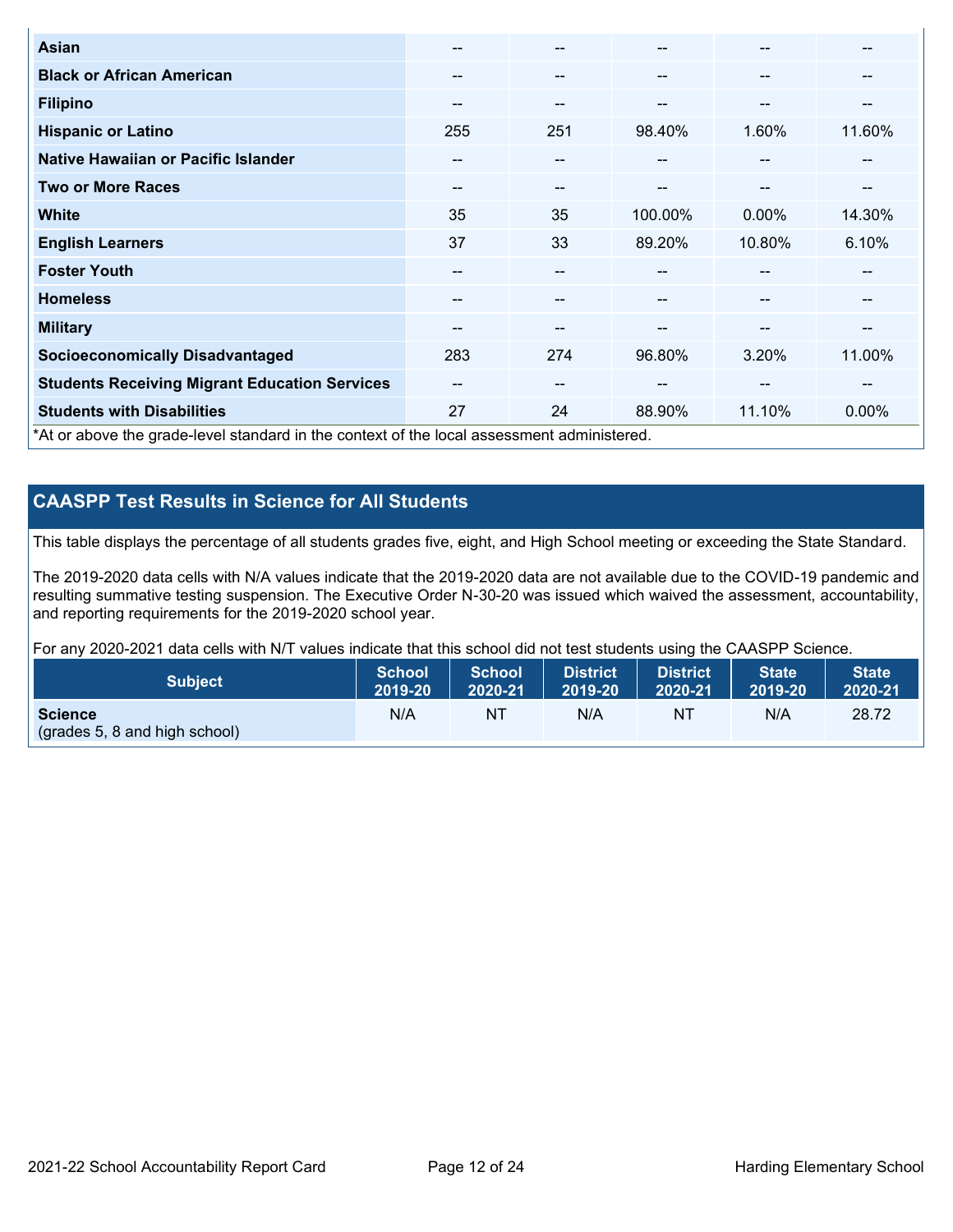## **2020-21 CAASPP Test Results in Science by Student Group**

This table displays CAASPP test results in Science by student group for students grades five, eight, and High School. For any data cells with N/T values indicate that this school did not test students using the CAASPP Science.

| <b>Student Group</b>                                 | <b>Total</b><br><b>Enrollment</b> | <b>Number</b><br><b>Tested</b> | <b>Percent</b><br><b>Tested</b> | <b>Percent</b><br><b>Not Tested</b> | <b>Percent</b><br><b>Met or</b><br><b>Exceeded</b> |
|------------------------------------------------------|-----------------------------------|--------------------------------|---------------------------------|-------------------------------------|----------------------------------------------------|
| <b>All Students</b>                                  | 73                                | <b>NT</b>                      | <b>NT</b>                       | <b>NT</b>                           | <b>NT</b>                                          |
| <b>Female</b>                                        | 40                                | <b>NT</b>                      | <b>NT</b>                       | <b>NT</b>                           | <b>NT</b>                                          |
| <b>Male</b>                                          | 33                                | <b>NT</b>                      | <b>NT</b>                       | <b>NT</b>                           | <b>NT</b>                                          |
| American Indian or Alaska Native                     | $\qquad \qquad -$                 | <b>NT</b>                      | <b>NT</b>                       | <b>NT</b>                           | <b>NT</b>                                          |
| <b>Asian</b>                                         | --                                | <b>NT</b>                      | <b>NT</b>                       | <b>NT</b>                           | <b>NT</b>                                          |
| <b>Black or African American</b>                     | 0                                 | $\pmb{0}$                      | $\pmb{0}$                       | $\mathbf 0$                         | 0                                                  |
| <b>Filipino</b>                                      | $\Omega$                          | $\pmb{0}$                      | $\mathbf 0$                     | $\Omega$                            | 0                                                  |
| <b>Hispanic or Latino</b>                            | 63                                | <b>NT</b>                      | <b>NT</b>                       | <b>NT</b>                           | <b>NT</b>                                          |
| Native Hawaiian or Pacific Islander                  | $\mathbf 0$                       | $\mathbf 0$                    | $\mathbf 0$                     | $\overline{0}$                      | 0                                                  |
| <b>Two or More Races</b>                             | $\mathbf 0$                       | $\mathbf 0$                    | $\mathbf 0$                     | $\mathbf 0$                         | 0                                                  |
| <b>White</b>                                         | $\qquad \qquad -$                 | <b>NT</b>                      | <b>NT</b>                       | <b>NT</b>                           | <b>NT</b>                                          |
| <b>English Learners</b>                              | --                                | <b>NT</b>                      | <b>NT</b>                       | <b>NT</b>                           | <b>NT</b>                                          |
| <b>Foster Youth</b>                                  | $\mathbf 0$                       | $\mathbf 0$                    | $\mathbf 0$                     | $\overline{0}$                      | 0                                                  |
| <b>Homeless</b>                                      | $\overline{\phantom{a}}$          | <b>NT</b>                      | <b>NT</b>                       | <b>NT</b>                           | <b>NT</b>                                          |
| <b>Military</b>                                      | $\Omega$                          | $\mathbf 0$                    | $\mathbf 0$                     | $\Omega$                            | $\Omega$                                           |
| <b>Socioeconomically Disadvantaged</b>               | 68                                | <b>NT</b>                      | <b>NT</b>                       | <b>NT</b>                           | <b>NT</b>                                          |
| <b>Students Receiving Migrant Education Services</b> | $\qquad \qquad -$                 | <b>NT</b>                      | <b>NT</b>                       | <b>NT</b>                           | <b>NT</b>                                          |
| <b>Students with Disabilities</b>                    | --                                | <b>NT</b>                      | <b>NT</b>                       | <b>NT</b>                           | <b>NT</b>                                          |

## **B. Pupil Outcomes State Priority: Other Pupil Outcomes**

The SARC provides the following information relevant to the State priority: Other Pupil Outcomes (Priority 8): Pupil outcomes in the subject area of physical education.

## **2020-21 California Physical Fitness Test Results**

Due to the COVID-19 crisis, the Physical Fitness Test was suspended during the 2020-2021 school year and therefore no data are reported and each cell in this table is populated with "N/A."

| <b>Grade Level</b> | Four of Six Fitness Standards | <b>Five of Six Fitness Standards</b> | Percentage of Students Meeting   Percentage of Students Meeting   Percentage of Students Meeting<br><b>Six of Six Fitness Standards</b> |
|--------------------|-------------------------------|--------------------------------------|-----------------------------------------------------------------------------------------------------------------------------------------|
| Grade 5            | N/A                           | N/A                                  | N/A                                                                                                                                     |
| Grade 7            | N/A                           | N/A                                  | N/A                                                                                                                                     |
| Grade 9            | N/A                           | N/A                                  | N/A                                                                                                                                     |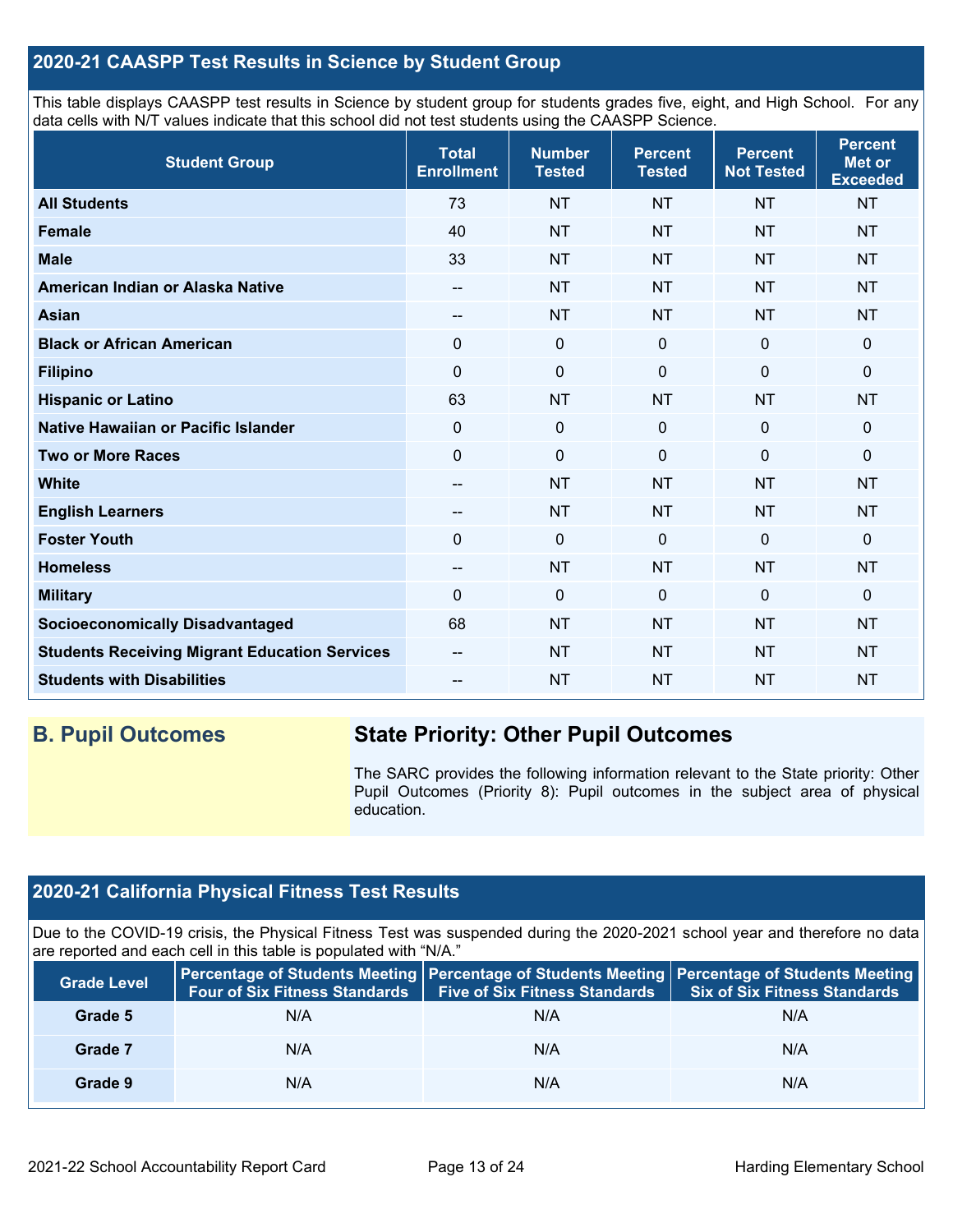## **C. Engagement State Priority: Parental Involvement**

The SARC provides the following information relevant to the State priority: Parental Involvement (Priority 3): Efforts the school district makes to seek parent input in making decisions regarding the school district and at each school site.

#### **2021-22 Opportunities for Parental Involvement**

Harding staff welcomes all parents to be active partners in supporting their child's education journey through various avenues of parent involvement. Parents are invited to volunteer in the classroom and attend Back-to-School Night, parent conferences, attend assemblies, award ceremonies, National Parent Involvement Day picnic, and special events such as Harding Track meet and Jog-a-thon.

Additionally, quarterly Educational Family nights are open to all families to participate in engaging, educational activities that incorporate science, art, math, and reading. In conjunction with Harding's Parent Resource Center and onsite FACE liaison, parents may attend monthly Parent Cafe sessions on various educational topics in supporting their child at school and home, obtain access to educational materials, discuss school events, and receive information regarding community resources.

The Harding Parent Club also actively seeks parent volunteers to join their group to assist in coordinating school wide events that support student centered school projects and activities. These school wide events help generate funds for all students to participate in enriching their educational experience.

Concurrently, parents may also serve on school site committees such as School Site Council and English Learner Advisory Committee (ELAC) or in the various district leveled Family and Community Engagement parent groups such as District Advisory Committee (DAC), Parent as Leaders (PALS), District English Learner Advisory Committee (DELAC), or attend Parent University workshop sessions.

Parents can obtain more information about these involvement opportunities by our on site FACE Liaison at 631-3228 or school office at 631-5300.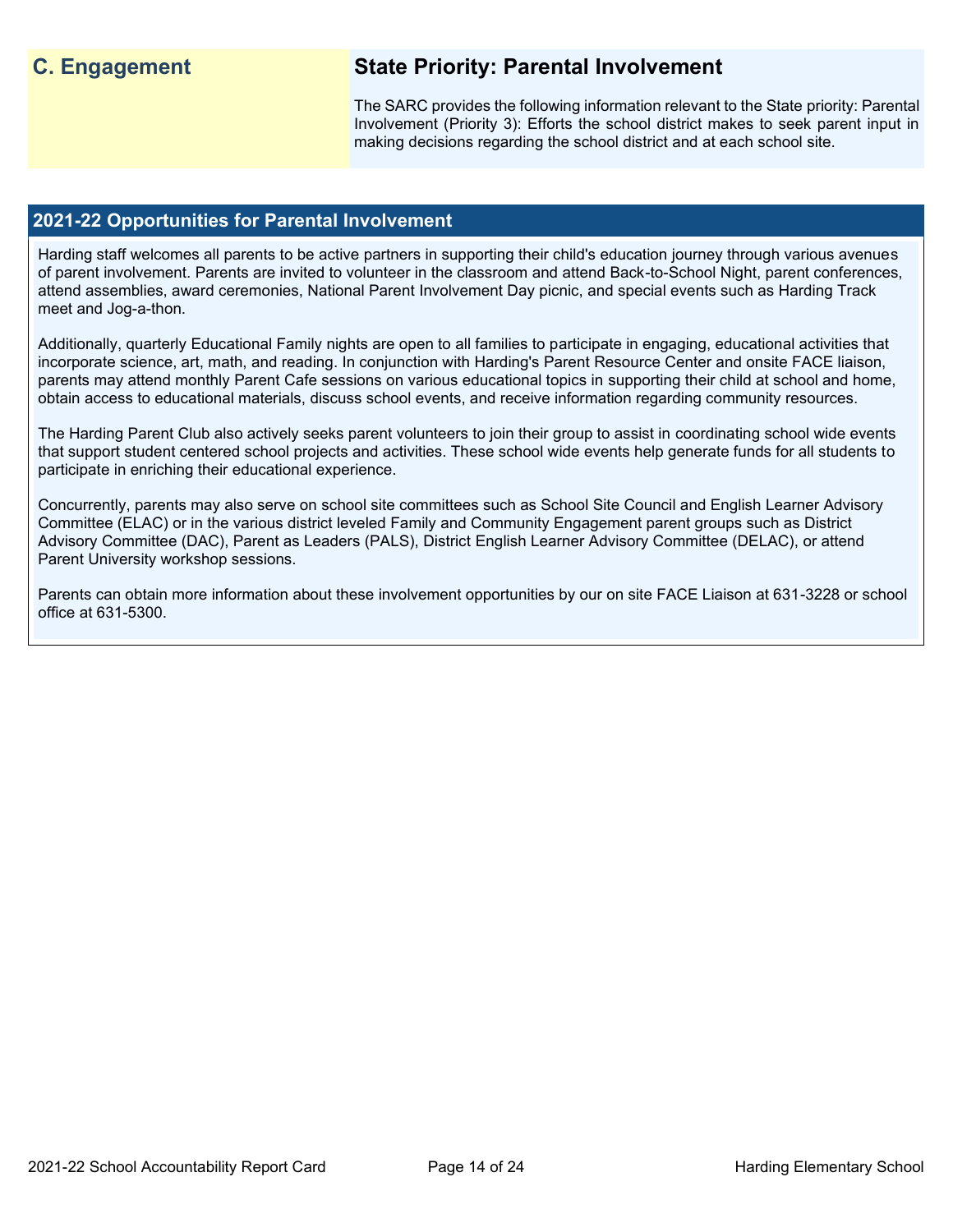## **2020-21 Chronic Absenteeism by Student Group**

| <b>Student Group</b>                                 | <b>Cumulative</b><br><b>Enrollment</b> | <b>Chronic</b><br><b>Absenteeism</b><br><b>Eligible Enrollment</b> | <b>Chronic</b><br><b>Absenteeism</b><br><b>Count</b> | <b>Chronic</b><br><b>Absenteeism</b><br><b>Rate</b> |
|------------------------------------------------------|----------------------------------------|--------------------------------------------------------------------|------------------------------------------------------|-----------------------------------------------------|
| <b>All Students</b>                                  | 568                                    | 562                                                                | 21                                                   | 3.7                                                 |
| <b>Female</b>                                        | 293                                    | 290                                                                | 10 <sup>1</sup>                                      | 3.4                                                 |
| <b>Male</b>                                          | 275                                    | 272                                                                | 11                                                   | 4.0                                                 |
| American Indian or Alaska Native                     | 2                                      | 2                                                                  | $\mathbf{0}$                                         | 0.0                                                 |
| <b>Asian</b>                                         | 7                                      | $\overline{7}$                                                     | $\mathbf 0$                                          | 0.0                                                 |
| <b>Black or African American</b>                     | 13                                     | 13                                                                 | $\mathbf{0}$                                         | 0.0                                                 |
| <b>Filipino</b>                                      | $\overline{7}$                         | $\overline{7}$                                                     | $\mathbf{0}$                                         | 0.0                                                 |
| <b>Hispanic or Latino</b>                            | 456                                    | 451                                                                | 17                                                   | 3.8                                                 |
| Native Hawaiian or Pacific Islander                  | $\Omega$                               | $\mathbf 0$                                                        | $\mathbf 0$                                          | 0.0                                                 |
| <b>Two or More Races</b>                             | 12                                     | 12                                                                 | 3                                                    | 25.0                                                |
| <b>White</b>                                         | 71                                     | 70                                                                 | 1                                                    | 1.4                                                 |
| <b>English Learners</b>                              | 86                                     | 83                                                                 | 3                                                    | 3.6                                                 |
| <b>Foster Youth</b>                                  | 5                                      | 5                                                                  | $\Omega$                                             | 0.0                                                 |
| <b>Homeless</b>                                      | 22                                     | 22                                                                 | $\Omega$                                             | 0.0                                                 |
| <b>Socioeconomically Disadvantaged</b>               | 509                                    | 503                                                                | 20                                                   | 4.0                                                 |
| <b>Students Receiving Migrant Education Services</b> | 13                                     | 13                                                                 | $\mathbf{0}$                                         | 0.0                                                 |
| <b>Students with Disabilities</b>                    | 42                                     | 42                                                                 | $\Omega$                                             | 0.0                                                 |

## **C. Engagement State Priority: School Climate**

The SARC provides the following information relevant to the State priority: School Climate (Priority 6):

- Pupil suspension rates;
- Pupil expulsion rates; and
- Other local measures on the sense of safety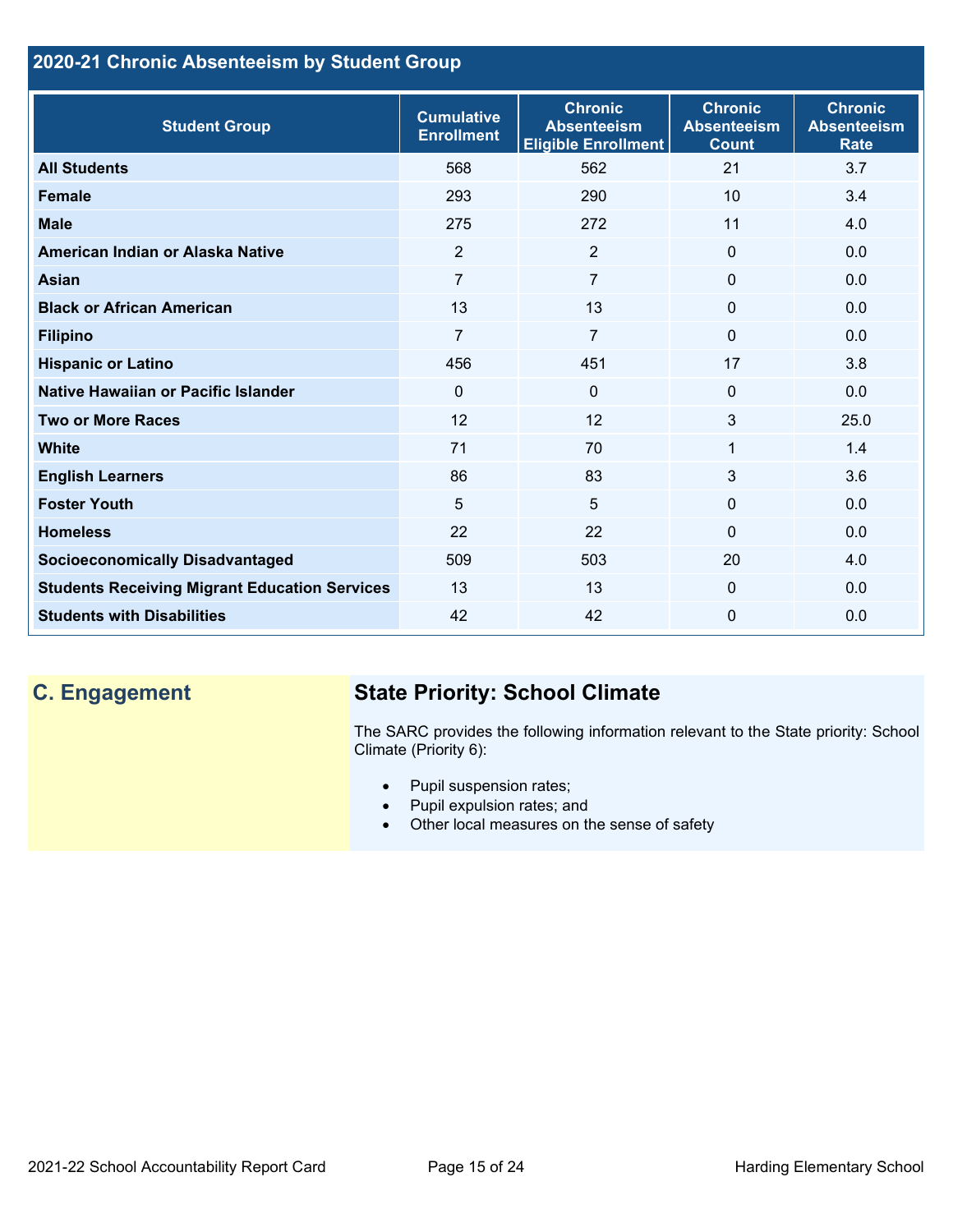### **Suspensions and Expulsions**

This table displays suspensions and expulsions data collected between July through June, each full school year respectively. Data collected during the 2020-21 school year may not be comparable to earlier years of this collection due to differences in learning mode instruction in response to the COVID-19 pandemic.

| <b>Subject</b>     | <b>School</b><br>2018-19 | <b>School</b><br>2020-21 | <b>District</b><br>2018-19 | <b>District</b><br>2020-21 | <b>State</b><br>2018-19 | <b>State</b><br>2020-21 |
|--------------------|--------------------------|--------------------------|----------------------------|----------------------------|-------------------------|-------------------------|
| <b>Suspensions</b> | 0.31                     | 0.00                     | 2.08                       | 0.03                       | 3.47                    | 0.20                    |
| <b>Expulsions</b>  | 0.00                     | 0.00                     | 0.06                       | 0.00                       | 0.08                    | 0.00                    |

This table displays suspensions and expulsions data collected between July through February, partial school year due to the COVID-19 pandemic. The 2019-2020 suspensions and expulsions rate data are not comparable to other year data because the 2019-2020 school year is a partial school year due to the COVID-19 crisis. As such, it would be inappropriate to make any comparisons in rates of suspensions and expulsions in the 2019-2020 school year compared to other school years.

| <b>Subject</b>     | School<br>2019-20 | <b>District</b><br>2019-20 | <b>State</b><br>2019-20 |
|--------------------|-------------------|----------------------------|-------------------------|
| <b>Suspensions</b> | 0.15              | 1.43                       | 2.45                    |
| <b>Expulsions</b>  | 0.00              | 0.01                       | 0.05                    |

## **2020-21 Suspensions and Expulsions by Student Group**

| <b>Student Group</b>                                 | <b>Suspensions Rate</b> | <b>Expulsions Rate</b> |
|------------------------------------------------------|-------------------------|------------------------|
| <b>All Students</b>                                  | 0.00                    | 0.00                   |
| <b>Female</b>                                        | 0.00                    | 0.00                   |
| <b>Male</b>                                          | 0.00                    | 0.00                   |
| American Indian or Alaska Native                     | 0.00                    | 0.00                   |
| Asian                                                | 0.00                    | 0.00                   |
| <b>Black or African American</b>                     | 0.00                    | 0.00                   |
| <b>Filipino</b>                                      | 0.00                    | 0.00                   |
| <b>Hispanic or Latino</b>                            | 0.00                    | 0.00                   |
| Native Hawaiian or Pacific Islander                  | 0.00                    | 0.00                   |
| <b>Two or More Races</b>                             | 0.00                    | 0.00                   |
| <b>White</b>                                         | 0.00                    | 0.00                   |
| <b>English Learners</b>                              | 0.00                    | 0.00                   |
| <b>Foster Youth</b>                                  | 0.00                    | 0.00                   |
| <b>Homeless</b>                                      | 0.00                    | 0.00                   |
| <b>Socioeconomically Disadvantaged</b>               | 0.00                    | 0.00                   |
| <b>Students Receiving Migrant Education Services</b> | 0.00                    | 0.00                   |
| <b>Students with Disabilities</b>                    | 0.00                    | 0.00                   |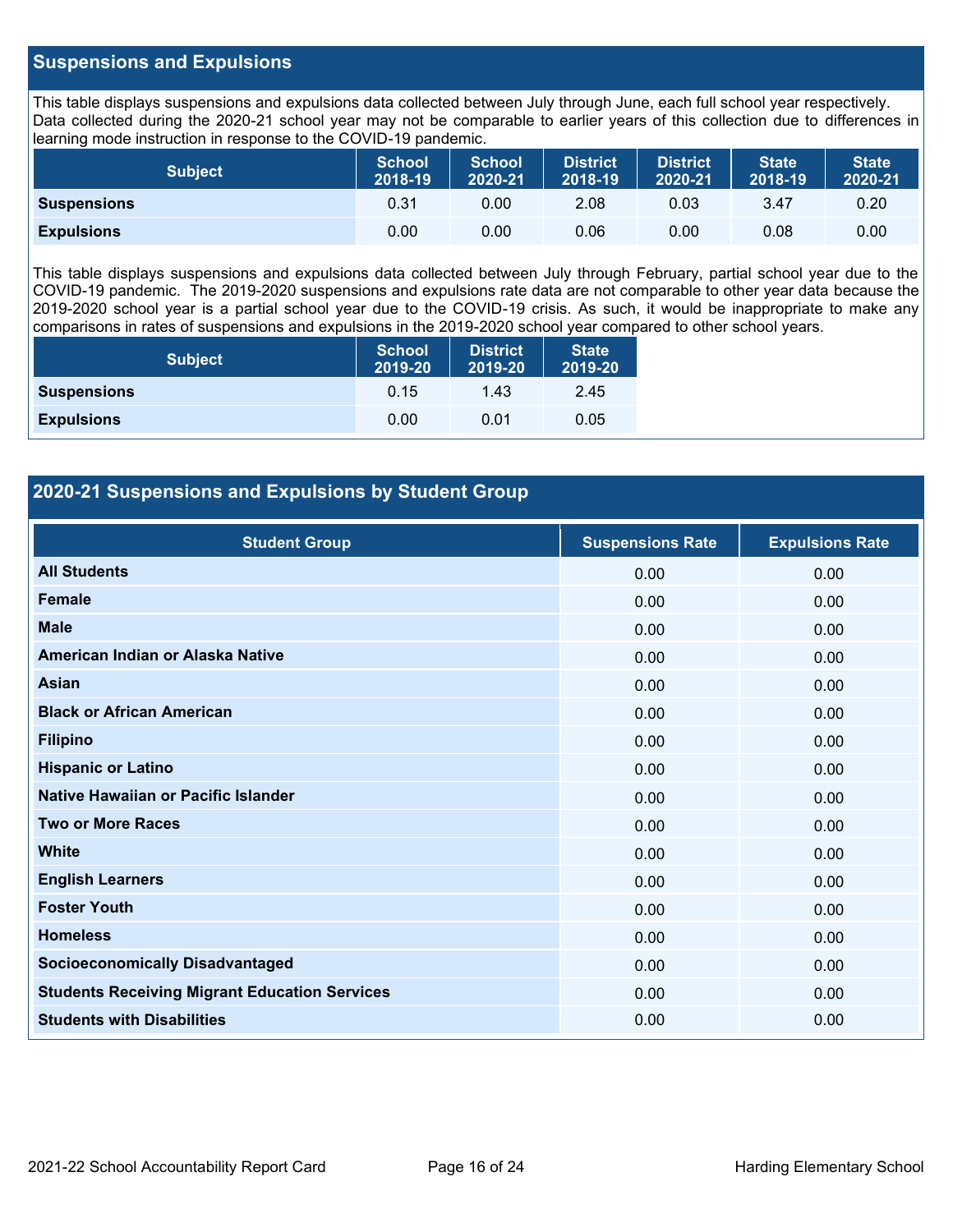#### **2021-22 School Safety Plan**

Harding's Comprehensive School Safety Plan is developed and maintained annually in conjunction with California Education Code, Section 35295 et. seq. and Sections 32280 et. seq, to develop a "Safe School Plan." The plan addresses school climate, safety planning, and the development of respectful, responsible, and law abiding students. Harding's Comprehensive School Safety Plan was reviewed and updated with school staff on August 11, 2020 and approved by Harding's School Site Council on February 16, 2021.

Essential elements of the Safe School Plan includes identifying appropriate strategies and programs that will promote school safety and address the school's procedures for complying with existing laws. Incorporating the four phases of crisis management: mitigation/prevention, preparedness, response, and recovery, Harding's School Safety Plan includes the School Incident Command's Team and Roles, Locations, Emergency and Facility Map. School wide Positive Behavioral Interventions and Supports articulates the school's unique multi-tiered approach to prevention, using disciplinary data and principles of behavior analysis to develop school-wide, targeted and individualized interventions and supports to improve school climate for all students.

Overall, our goal is to maintain a safe and orderly school environment conducive to learning that addresses the needs of Harding School to develop a positive school climate that promotes respect for diversity, personal and social responsibility, effective interpersonal and communication skills, self-esteem, and conflict resolution.

## **D. Other SARC Information Information Required in the SARC**

The information in this section is required to be in the SARC but is not included in the state priorities for LCFF.

## **2018-19 Elementary Average Class Size and Class Size Distribution**

This table displays the 2018-19 average class size and class size distribution. The columns titled "Number of Classes" indicates how many classes fall into each size category (a range of total students per class). The "Other" category is for multigrade level classes.

| <b>Grade Level</b> | <b>Average</b><br><b>Class Size</b> | 1-20 Students | Number of Classes with   Number of Classes with   Number of Classes with<br>21-32 Students | 33+ Students |
|--------------------|-------------------------------------|---------------|--------------------------------------------------------------------------------------------|--------------|
| κ                  | 23                                  |               |                                                                                            |              |
|                    | 20                                  |               |                                                                                            |              |
|                    | 26                                  |               |                                                                                            |              |
|                    | 18                                  |               |                                                                                            |              |
|                    | 24                                  |               |                                                                                            |              |
|                    | 31                                  |               |                                                                                            |              |
|                    | 21                                  |               |                                                                                            |              |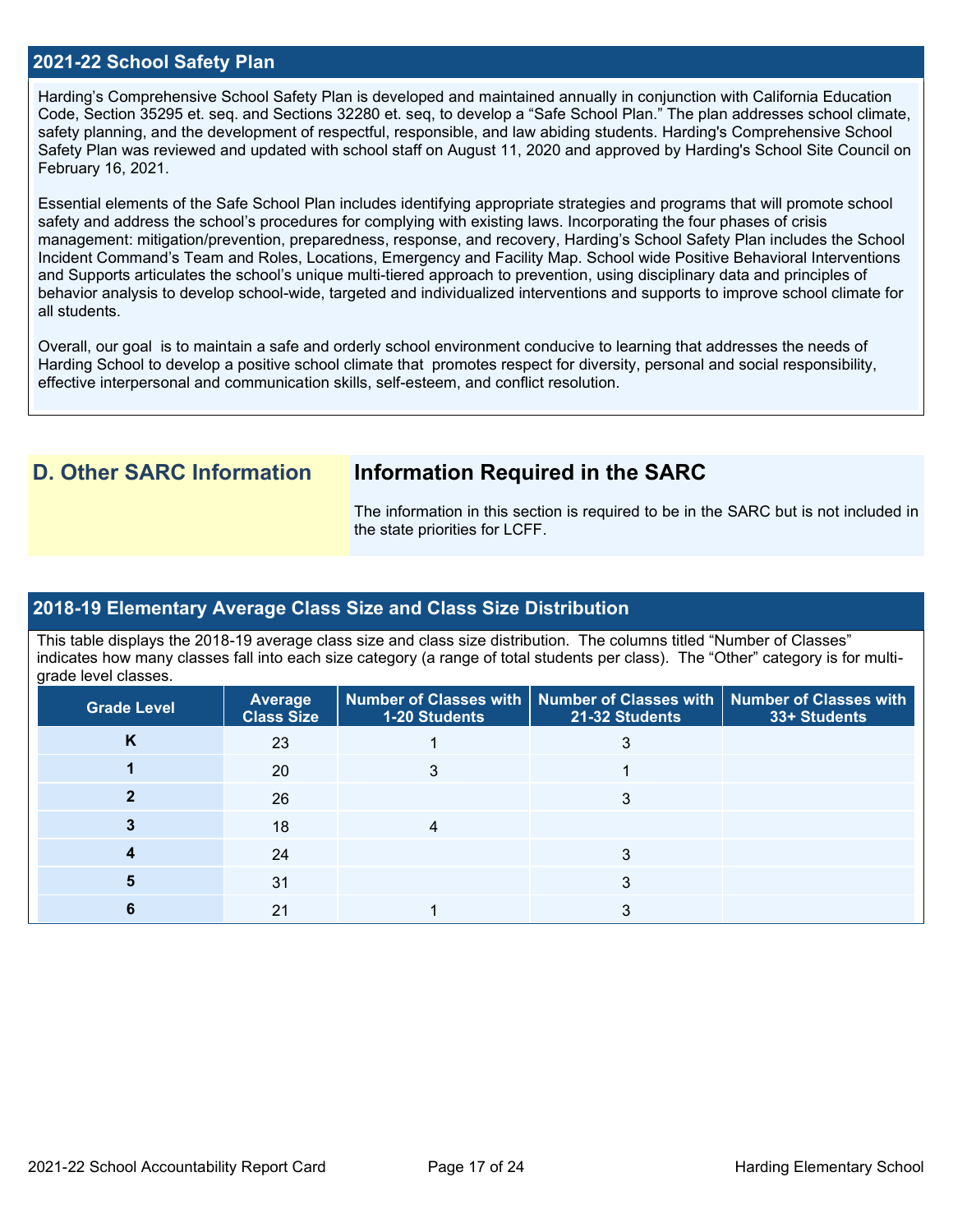#### **2019-20 Elementary Average Class Size and Class Size Distribution**

This table displays the 2019-20 average class size and class size distribution. The columns titled "Number of Classes" indicates how many classes fall into each size category (a range of total students per class). The "Other" category is for multi-grade level classes.

| <b>Grade Level</b> | <b>Average</b><br><b>Class Size</b> | <b>1-20 Students</b> | Number of Classes with   Number of Classes with   Number of Classes with<br>21-32 Students | 33+ Students |
|--------------------|-------------------------------------|----------------------|--------------------------------------------------------------------------------------------|--------------|
| n.                 | 20                                  |                      |                                                                                            |              |
|                    | 18                                  |                      | 3                                                                                          |              |
|                    | 21                                  |                      |                                                                                            |              |
|                    | 22                                  |                      | 4                                                                                          |              |
|                    | 22                                  |                      | ◠                                                                                          |              |
|                    | 27                                  |                      |                                                                                            |              |
|                    | 29                                  |                      | 3                                                                                          |              |

### **2020-21 Elementary Average Class Size and Class Size Distribution**

This table displays the 2020-21 average class size and class size distribution. The columns titled "Number of Classes" indicates how many classes fall into each size category (a range of total students per class). The "Other" category is for multi-grade level classes.

| <b>Grade Level</b> | <b>Average</b><br><b>Class Size</b> | 1-20 Students | Number of Classes with   Number of Classes with   Number of Classes with<br>21-32 Students | 33+ Students |
|--------------------|-------------------------------------|---------------|--------------------------------------------------------------------------------------------|--------------|
| K                  | 15                                  | 4             |                                                                                            |              |
|                    | 21                                  |               | 3                                                                                          |              |
| 2                  | 23                                  |               | 3                                                                                          |              |
|                    | 20                                  | 3             |                                                                                            |              |
|                    | 19                                  |               | 3                                                                                          |              |
| 5                  | 19                                  |               | 3                                                                                          |              |
| 6                  | 25                                  |               | 3                                                                                          |              |
| <b>Other</b>       | 14                                  | 3             | າ                                                                                          |              |

## **2020-21 Ratio of Pupils to Academic Counselor**

This table displays the ratio of pupils to Academic Counselor. One full time equivalent (FTE) equals one staff member working full time; one FTE could also represent two staff members who each work 50 percent of full time.

| <b>Title</b>                        | <b>Ratio</b> |
|-------------------------------------|--------------|
| <b>Pupils to Academic Counselor</b> |              |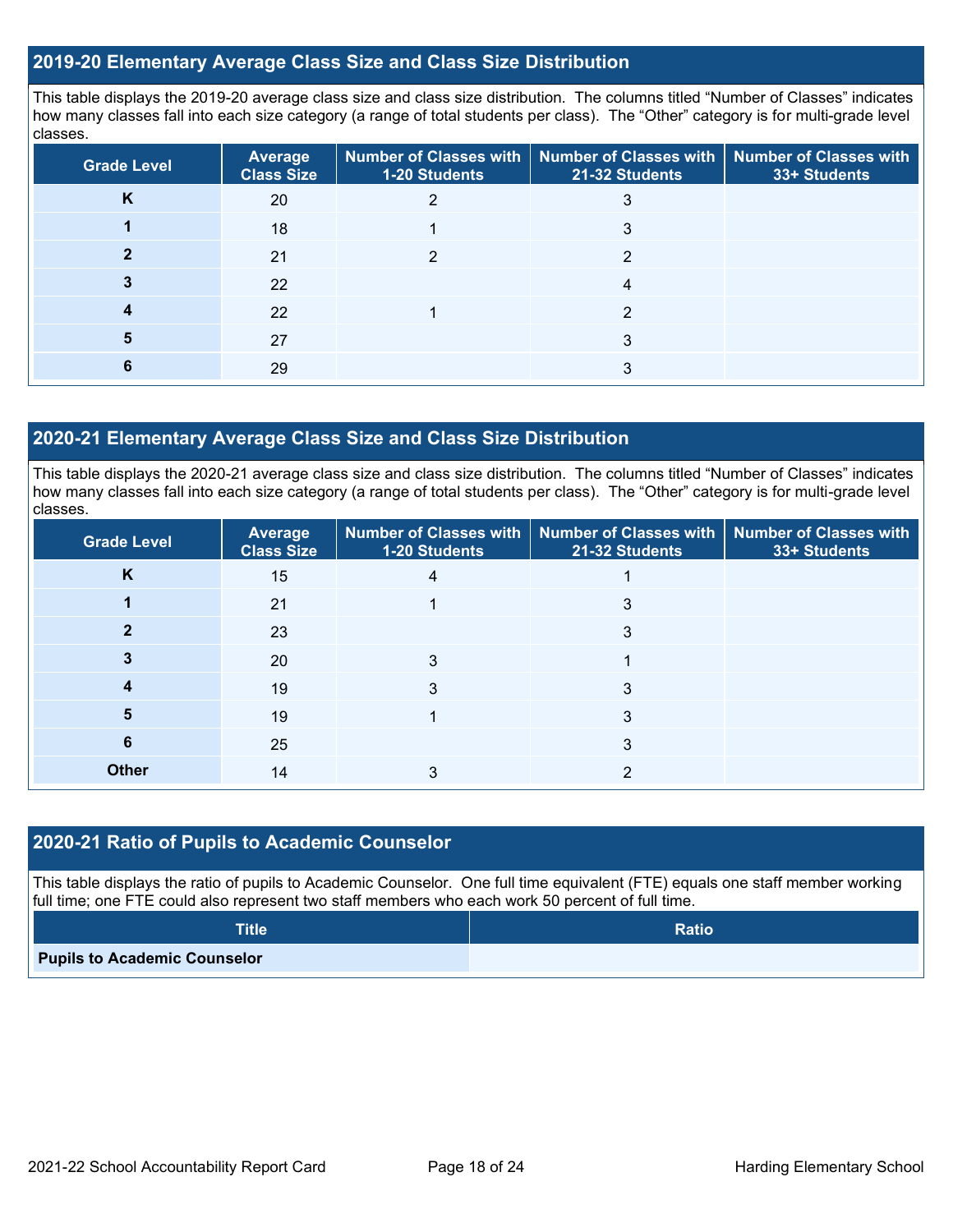### **2020-21 Student Support Services Staff**

This table displays the number of FTE support staff assigned to this school. One full time equivalent (FTE) equals one staff member working full time; one FTE could also represent two staff members who each work 50 percent of full time.

| <b>Title</b>                                                         | <b>Number of FTE Assigned to School</b> |
|----------------------------------------------------------------------|-----------------------------------------|
| <b>Counselor (Academic, Social/Behavioral or Career Development)</b> | 0                                       |
| Library Media Teacher (Librarian)                                    | $\mathbf{0}$                            |
| <b>Library Media Services Staff (Paraprofessional)</b>               | $\overline{0}$                          |
| <b>Psychologist</b>                                                  | $\mathbf{0}$                            |
| <b>Social Worker</b>                                                 | $\Omega$                                |
| <b>Speech/Language/Hearing Specialist</b>                            | $\Omega$                                |
| <b>Resource Specialist (non-teaching)</b>                            | $\mathbf{0}$                            |
| <b>Other</b>                                                         | 1.1                                     |

## **2019-20 Expenditures Per Pupil and School Site Teacher Salaries**

This table displays the 2019-20 expenditures per pupil and average teach salary for this school. Cells with N/A values do not require data.

| <b>Level</b>                                         | <b>Total</b><br><b>Expenditures</b><br><b>Per Pupil</b> | <b>Expenditures</b><br><b>Per Pupil</b><br>(Restricted) | <b>Expenditures</b><br><b>Per Pupil</b><br>(Unrestricted) | Average<br><b>Teacher</b><br><b>Salary</b> |
|------------------------------------------------------|---------------------------------------------------------|---------------------------------------------------------|-----------------------------------------------------------|--------------------------------------------|
| <b>School Site</b>                                   | \$8,178                                                 | \$1.561                                                 | \$6,617                                                   | \$84,026                                   |
| <b>District</b>                                      | N/A                                                     | N/A                                                     | \$3,176                                                   | \$75,963                                   |
| <b>Percent Difference - School Site and District</b> | N/A                                                     | N/A                                                     | 70.3                                                      | 10.1                                       |
| <b>State</b>                                         |                                                         |                                                         | \$8,444                                                   | \$85,863                                   |
| <b>Percent Difference - School Site and State</b>    | N/A                                                     | N/A                                                     | $-24.3$                                                   | $-2.2$                                     |

## **2020-21 Types of Services Funded**

TITLE I After School Program Migrant Ed. Special Ed. FFVP School Site Supplemental Funds **NSLP**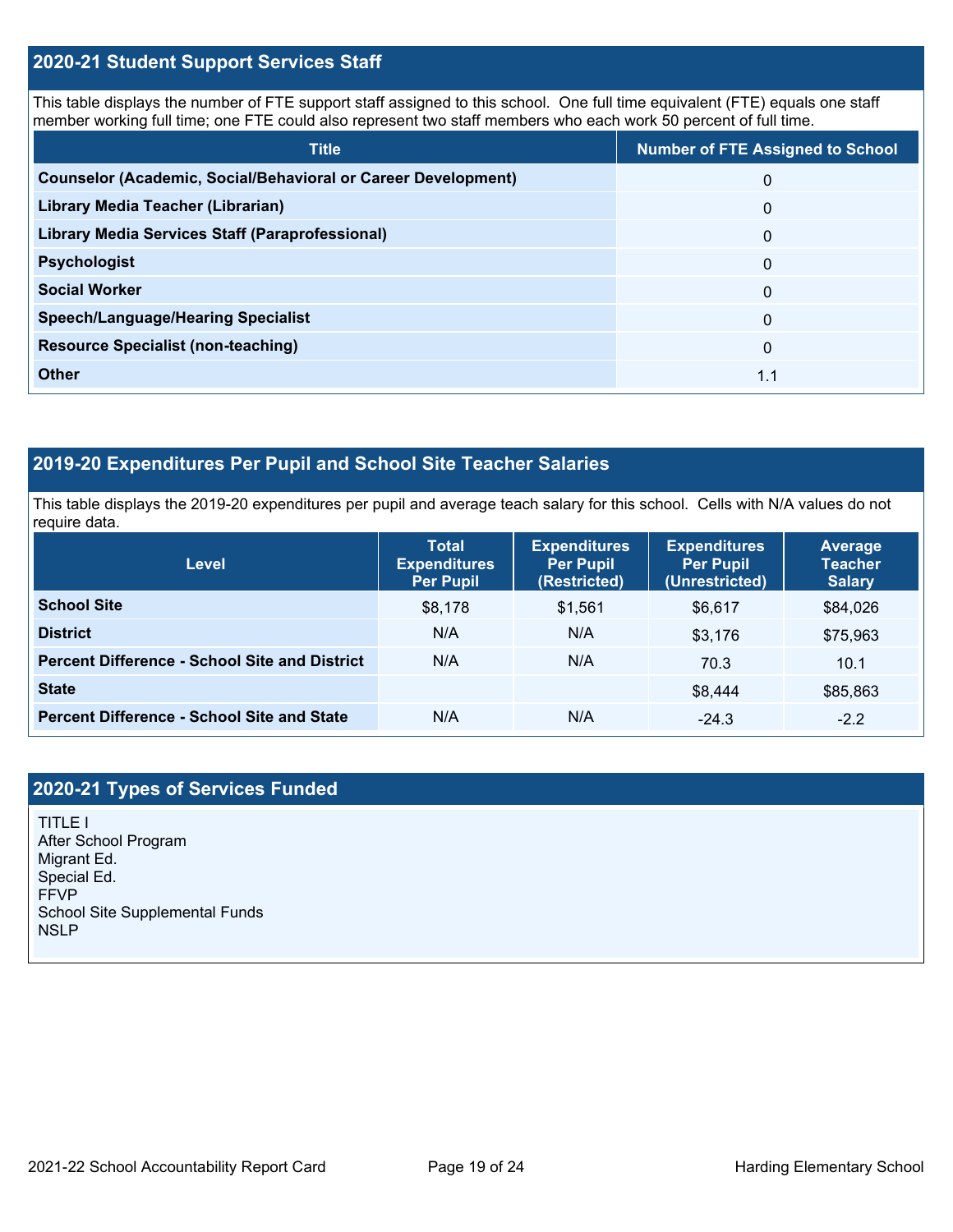## **2019-20 Teacher and Administrative Salaries**

This table displays the 2019-20 Teacher and Administrative salaries. For detailed information on salaries, see the CDE Certification Salaries & Benefits web page at [http://www.cde.ca.gov/ds/fd/cs/.](http://www.cde.ca.gov/ds/fd/cs/)

| Category                                             | <b>District</b><br><b>Amount</b> | <b>State Average</b><br>for Districts<br>in Same Category |
|------------------------------------------------------|----------------------------------|-----------------------------------------------------------|
| <b>Beginning Teacher Salary</b>                      | \$50,328                         | \$52,060                                                  |
| <b>Mid-Range Teacher Salary</b>                      | \$75,872                         | \$84,043                                                  |
| <b>Highest Teacher Salary</b>                        | \$100,272                        | \$107,043                                                 |
| <b>Average Principal Salary (Elementary)</b>         | \$144,130                        | \$133,582                                                 |
| <b>Average Principal Salary (Middle)</b>             | \$142,165                        | \$138,803                                                 |
| <b>Average Principal Salary (High)</b>               | \$0                              | \$133,845                                                 |
| <b>Superintendent Salary</b>                         | \$265,178                        | \$240,628                                                 |
| <b>Percent of Budget for Teacher Salaries</b>        | 30%                              | 35%                                                       |
| <b>Percent of Budget for Administrative Salaries</b> | 5%                               | 5%                                                        |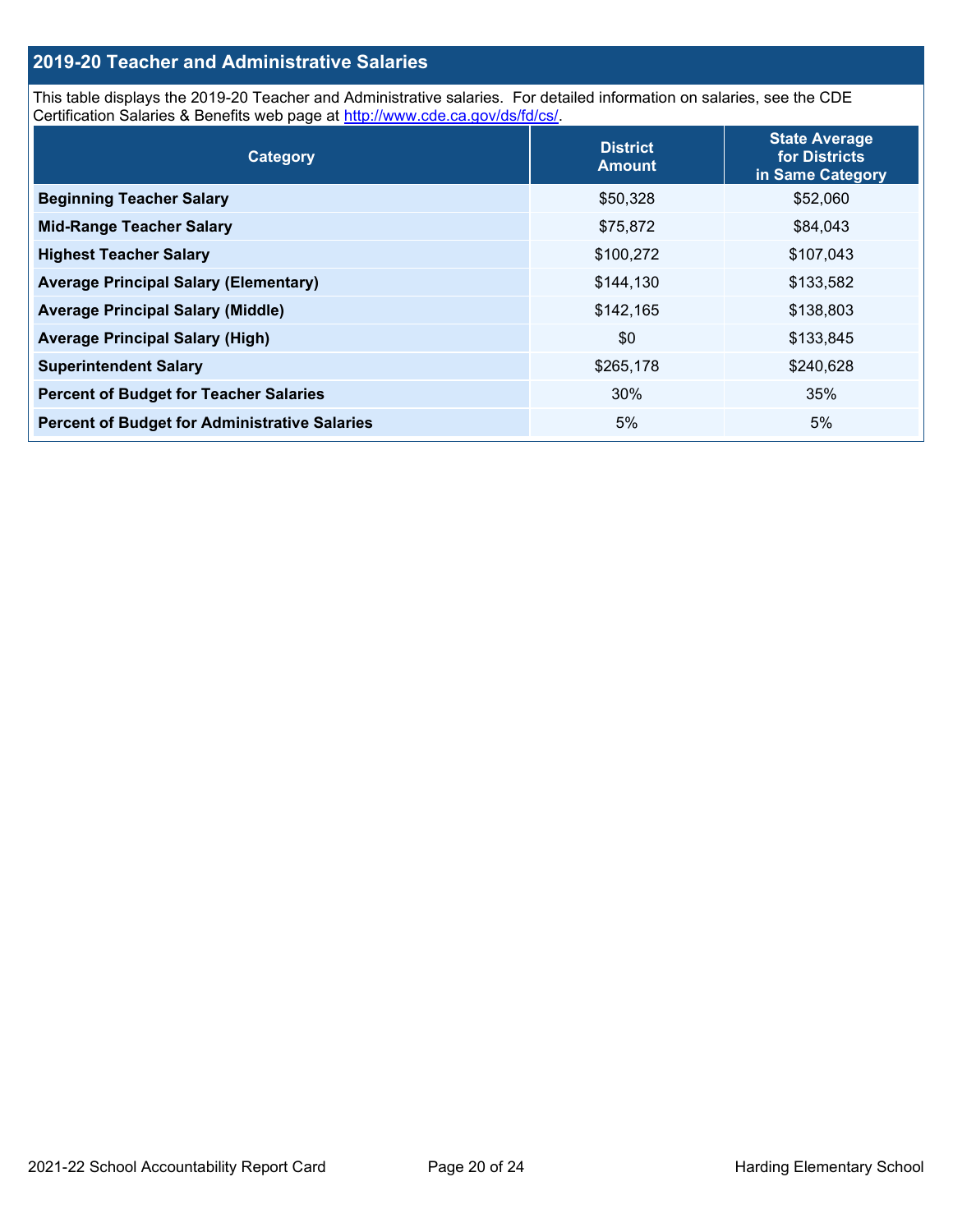#### **Professional Development**

Professional development is designed to provide continuous learning opportunities for administrators, teachers, and classified personnel. Training opportunities affirm the basic philosophy of education that learning is a lifelong process that contributes to the well-being of the students, teachers, administrators, and community. Professional Development is an essential component of effective instruction and student learning.

All training revolves around identified needs of students and adults for the purpose of the improvement of instruction and increasing content knowledge. Central to all training are student achievement data, district focus areas, the Common Core State Standards, the state adopted standards-based instructional materials, and strategies to effectively teach the academic content standards to all students.

During 2020-2021, school year district professional development focused on virtual instruction due to the pandemic. In preparation of the school year, teachers were offered three full days of professional development during the summer. Regularly scheduled office hours and focused professional development was provided on a monthly basis during the school year. Topics addressed navigating platforms being used during virtual learning, increasing student engagement and addressing the common core state standards through distance learning.

Additional support was provided by academic coaches and district specialists for reading/language arts, mathematics, science, writing and social emotional learning. The district provided time and resources for collaboration, planning, and professional development. Additionally, professional development on Multi-Tiered Systems of Support and Support to school and district teams.

Teachers new to the District received four days of professional development prior to the beginning of the school year focused on orientation to District and school site policies and services, Common Core State Standards, classroom management, curriculum and pacing, using technology and setting up the classroom. Teachers in their second year with the District received two days of professional development prior to the beginning of the school year provided by the school site and focused on improving best practices.

New teachers with California preliminary credentials received professional development through the Bakersfield City School District (BCSD) Teacher Induction Program (TIP). The focus of BCSD TIP is being mentored by an experienced teacher, growing in the California Standards for the Teaching Profession (CSTP) and meeting the California Induction standards. The culmination of TIP is the recommendation for the CA Clear Credential. Each TIP teacher was assigned a veteran teacher who served as a mentor. The mentors received on-going professional development in coaching/mentoring strategies, instructional strategies, and guiding cycles of inquiry. Professional development was provided through individual mentoring, monthly meetings, and after-school workshops.

Intern teachers received professional development at monthly meetings focusing on the initial teaching skills of the CSTP including classroom management, lesson planning, assessment, and establishing a climate that is conducive to student achievement. Each Intern was assigned a mentor that provided day-to-day support in these areas as well as advisement toward meeting credential requirements. Mentors received monthly professional development in meeting the needs of Intern teachers. Interns also received coursework and supervision from universities partnered with BCSD to provide the Intern Program.

Teachers on Short Term Staffing Permits (STSPs) were provided mentors and monthly trainings on beginning pedagogy and best teaching practices. Each teacher on a STSP designed a plan to meet requirements to move to a CA Intern or Preliminary Credential. Support was provided for required testing and BCSD staff worked closely with university partners to ensure teachers on permits were taking prerequisite requirements to move to credentials.

Teachers on Provisional Intern Permits (PIPs) were provided a weekly cohort meeting focused on beginning pedagogy. Two cohort meetings occurred weekly to allow teachers on a PIP to work around university course schedules. Support was provided for required testing and BCSD staff worked closely with university partners to ensure teachers on permits were taking prerequisite requirements to move to credentials.

This table displays the number of school days dedicated to staff development and continuous improvement.

| <b>Subiect</b>                                                                  |  | 2019-20   2020-21   2021-22 |
|---------------------------------------------------------------------------------|--|-----------------------------|
| Number of school days dedicated to Staff Development and Continuous Improvement |  |                             |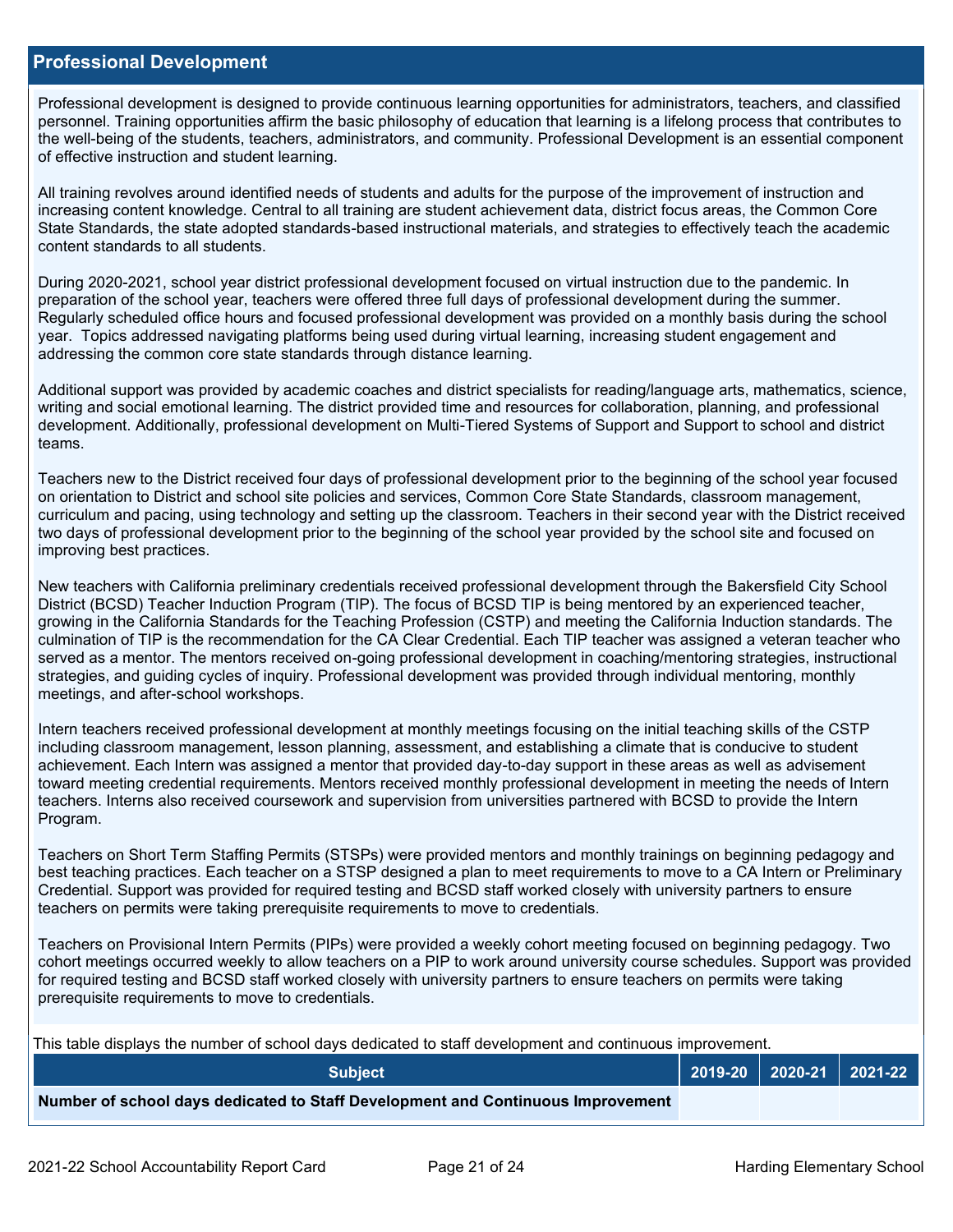# **Bakersfield City School District 2020-21 Local Accountability Report Card (LARC) Addendum**

## **Local Accountability Report Card (LARC) Addendum**

**2020-21 Local Accountability Report Card (LARC) Addendum Overview**



On July 14, 2021, the California State Board of Education (SBE) determined that the California Department of Education (CDE) will use the SARC as the mechanism to conduct a one-time data collection of the LEA-level aggregate test results of all school's local assessments administered during the 2020–2021 school year in order to meet the federal Every Students Succeeds Act (ESSA) reporting requirement for the Local Educational Agency Accountability Report Cards (LARCs).

Each local educational agency (LEA) is responsible for preparing and posting their annual LARC in accordance with the federal ESSA. As a courtesy, the CDE prepares and posts the LARCs on behalf of all LEAs.

Only for the 2020–2021 school year and the 2020–2021 LARCs, LEAs are required to report their aggregate local assessments test results at the LEA-level to the CDE by populating the tables below via the SARC. These data will be used to meet the LEAs' federal requirement for their LARCs. Note that it is the responsibility of the school and LEA to ensure that all student privacy and suppression rules are in place when reporting data in Tables 3 and 4 in the Addendum, as applicable.

The tables below are not part of the SBE approved 2020–2021 SARC template but rather are the mechanism by which these required data will be collected from LEAs.

For purposes of the LARC and the following tables, an LEA is defined as a school district, a county office of education, or a direct funded charter school.

| <b>2021-22 District Contact Information</b> |                                         |  |  |
|---------------------------------------------|-----------------------------------------|--|--|
| <b>District Name</b>                        | <b>Bakersfield City School District</b> |  |  |
| <b>Phone Number</b>                         | 661-631-4600                            |  |  |
| Superintendent                              | Mark Luque                              |  |  |
| <b>Email Address</b>                        | supt@bcsd.com                           |  |  |
| <b>District Website Address</b>             | www.bcsd.com                            |  |  |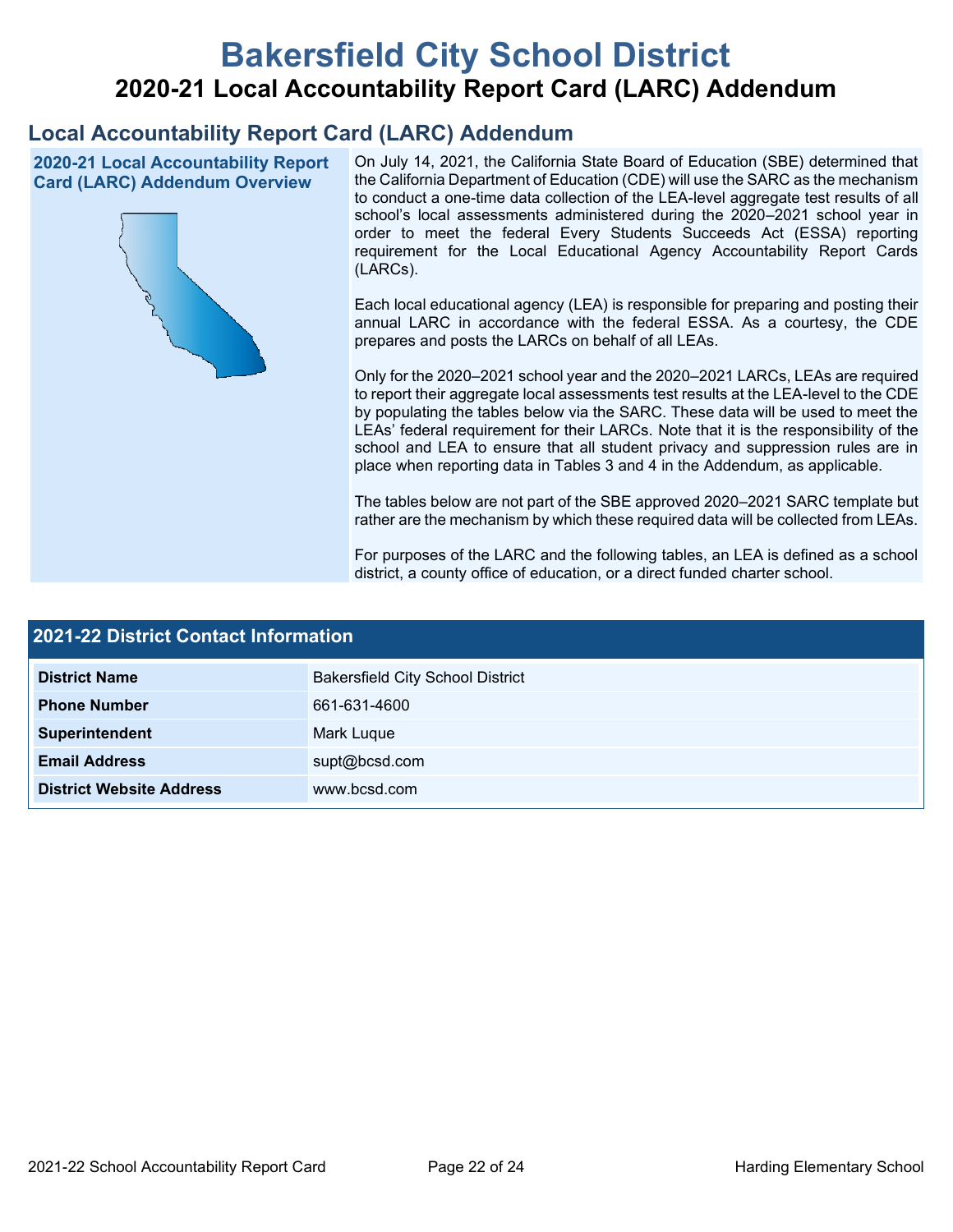## **2020-21 CAASPP Test Results in ELA by Student Group**

This table displays CAASPP test results in ELA by student group for students grades three through eight and grade eleven taking and completing a state-administered assessment. The CDE will populate this table for schools in cases where the school administered the CAASPP assessment. In cases where the school administered a local assessment instead of CAASPP, the CDE will populate this table with "NT" values, meaning this school did not test students using the CAASPP. See the local assessment(s) table for more information.

| <b>CAASPP</b><br><b>Student Groups</b>               | <b>CAASPP</b><br><b>Total</b><br><b>Enrollment</b> | <b>CAASPP</b><br><b>Number</b><br><b>Tested</b> | <b>CAASPP</b><br><b>Percent</b><br><b>Tested</b> | <b>CAASPP</b><br><b>Percent</b><br><b>Not Tested</b> | <b>CAASPP</b><br><b>Percent</b><br>Met or<br><b>Exceeded</b> |
|------------------------------------------------------|----------------------------------------------------|-------------------------------------------------|--------------------------------------------------|------------------------------------------------------|--------------------------------------------------------------|
| <b>All Students</b>                                  | 19655                                              | <b>NT</b>                                       | <b>NT</b>                                        | <b>NT</b>                                            | <b>NT</b>                                                    |
| <b>Female</b>                                        | 9598                                               | <b>NT</b>                                       | <b>NT</b>                                        | <b>NT</b>                                            | <b>NT</b>                                                    |
| <b>Male</b>                                          | 10055                                              | <b>NT</b>                                       | <b>NT</b>                                        | <b>NT</b>                                            | <b>NT</b>                                                    |
| American Indian or Alaska Native                     | 102                                                | <b>NT</b>                                       | <b>NT</b>                                        | <b>NT</b>                                            | <b>NT</b>                                                    |
| <b>Asian</b>                                         | 153                                                | <b>NT</b>                                       | <b>NT</b>                                        | <b>NT</b>                                            | <b>NT</b>                                                    |
| <b>Black or African American</b>                     | 1554                                               | <b>NT</b>                                       | <b>NT</b>                                        | <b>NT</b>                                            | <b>NT</b>                                                    |
| <b>Filipino</b>                                      | 67                                                 | <b>NT</b>                                       | <b>NT</b>                                        | <b>NT</b>                                            | <b>NT</b>                                                    |
| <b>Hispanic or Latino</b>                            | 15770                                              | <b>NT</b>                                       | <b>NT</b>                                        | <b>NT</b>                                            | <b>NT</b>                                                    |
| Native Hawaiian or Pacific Islander                  | 20                                                 | <b>NT</b>                                       | <b>NT</b>                                        | <b>NT</b>                                            | <b>NT</b>                                                    |
| <b>Two or More Races</b>                             | 324                                                | <b>NT</b>                                       | <b>NT</b>                                        | <b>NT</b>                                            | <b>NT</b>                                                    |
| <b>White</b>                                         | 1665                                               | <b>NT</b>                                       | <b>NT</b>                                        | <b>NT</b>                                            | <b>NT</b>                                                    |
| <b>English Learners</b>                              | 4700                                               | <b>NT</b>                                       | <b>NT</b>                                        | <b>NT</b>                                            | <b>NT</b>                                                    |
| <b>Foster Youth</b>                                  | 173                                                | <b>NT</b>                                       | <b>NT</b>                                        | <b>NT</b>                                            | <b>NT</b>                                                    |
| <b>Homeless</b>                                      | 1436                                               | <b>NT</b>                                       | <b>NT</b>                                        | <b>NT</b>                                            | <b>NT</b>                                                    |
| <b>Military</b>                                      | 14                                                 | <b>NT</b>                                       | <b>NT</b>                                        | <b>NT</b>                                            | <b>NT</b>                                                    |
| <b>Socioeconomically Disadvantaged</b>               | 18281                                              | <b>NT</b>                                       | <b>NT</b>                                        | <b>NT</b>                                            | <b>NT</b>                                                    |
| <b>Students Receiving Migrant Education Services</b> | 630                                                | <b>NT</b>                                       | <b>NT</b>                                        | <b>NT</b>                                            | NT                                                           |
| <b>Students with Disabilities</b>                    | 2350                                               | <b>NT</b>                                       | <b>NT</b>                                        | <b>NT</b>                                            | <b>NT</b>                                                    |